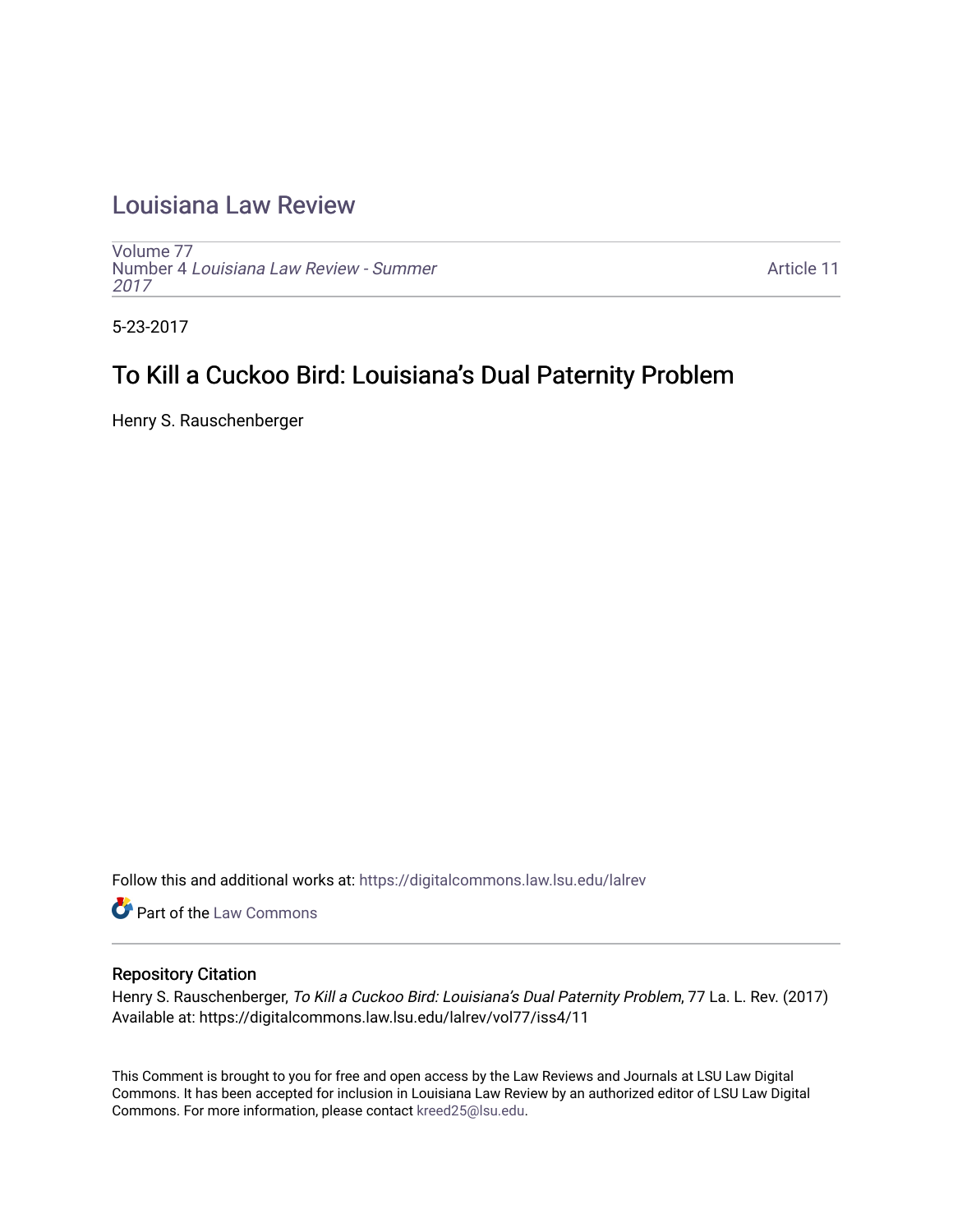## **To Kill a Cuckoo Bird: Louisiana's Dual Paternity Problem**

#### **INTRODUCTION**

In addition to being the favorite bird of European clockmakers, $<sup>1</sup>$  the</sup> cuckoo is also what is known as a "brood parasite."<sup>2</sup> Cuckoos, rather than building their own nests, seize control of the nests of other birds. $3$  The cuckoo finds another bird's nest and then, while the other bird is away, lays its eggs in the nest.<sup>4</sup> If the other bird fails to notice the deception, the cuckoo's egg will hatch and the cuckoo hatchling will take over the nest, hoisting the victim bird's eggs on its back and dropping them out of the nest to their destruction.<sup>5</sup> The unknowing victim bird will continue to care for the cuckoo hatchling as though it were its own, nourishing the offspring of the cuckoo who has harmed it so greatly.<sup>6</sup> Even if the victim bird discovers the deception, it is often compelled to continue to support and nourish the young cuckoo under threat of attack by the parent cuckoo who perches nearby.<sup>7</sup>

Much like the cuckoo's victim, men in Louisiana are also deceived into raising and supporting the biological children of other men and, even if they discover the deception, are often compelled by the force of law to continue to do so. In Louisiana, if a man is married to a woman who has an affair with another man resulting in the birth of a child, the husband, who is not the biological father of the child, will be presumed to be the legal father of the child.<sup>8</sup> If the husband does not take legal action to disavow his paternity within one year of the child's birth, even if he has no reason yet to question his paternity, he will be considered the child's

Copyright 2017, by HENRY S. RAUSCHENBERGER.

<sup>1.</sup> For a history of the cuckoo clock see Jimmy Stamp, *The Past, Present and Future of the Cuckoo Clock*, SMITHSONIAN (May 17, 2013), http://www.smith sonianmag.com/arts-culture/the-past-present-and-future-of-the-cuckoo-clock-65 073025/?no-ist [https://perma.cc/AL2F-4GNF].

<sup>2.</sup> Karl Schulze-Hagen, Bard G. Stokke & Tim R. Birkhead, *Reproductive Biology of the European Cuckoo Cuculus Canorus: Early Insights, Persistent Errors and the Acquisition of Knowledge*, J. ORNITHOLOGY, Jan. 2009, at 1, 1–2.

<sup>3.</sup> *Id.*

<sup>4.</sup> *Id.*

<sup>5</sup>*. Id*.

<sup>6.</sup> Rachael Winfree, *Cuckoos, Cowbirds and the Persistence of Brood Parasitism*, 14 TREE 338, 338 (1999).

<sup>7.</sup> *Id.* at 340.

<sup>8.</sup> LA. CIV. CODE art. 185 (2017).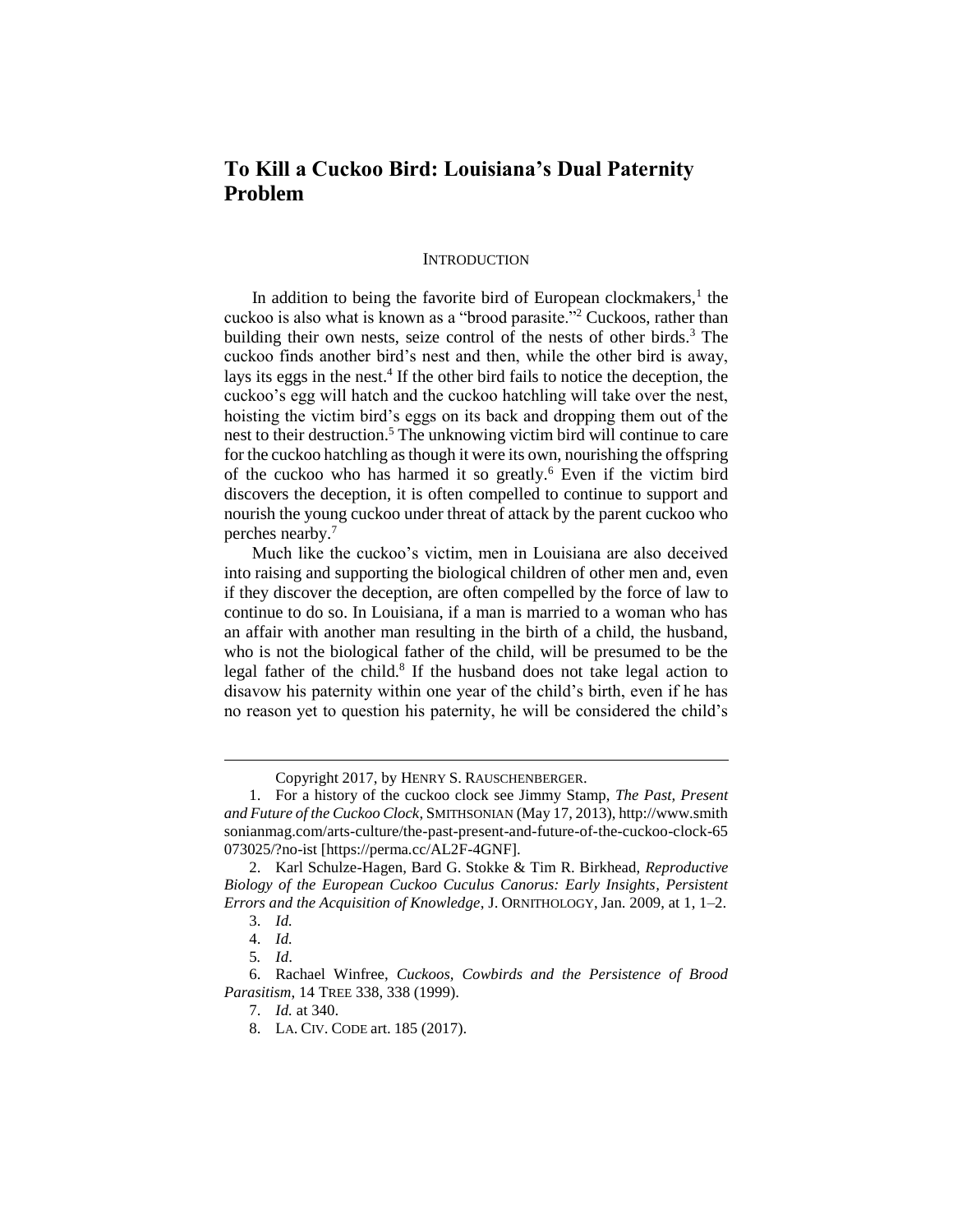legal father and will be responsible for the child's financial support.<sup>9</sup> Even if the biological father of the child is identified and made legally responsible for the child, the legal father will remain legally responsible as well because, unique amongst the states, Louisiana allows for a child to have two legally recognized fathers through the doctrine of "dual paternity."<sup>10</sup> Both the legal father and the biological father will be equally recognized as the child's father and dually responsible for the child's financial support. $^{11}$ 

Dual paternity has been the subject of fierce debate in Louisiana<sup>12</sup> and across the United States,<sup>13</sup> particularly when, as in the majority of instances in Louisiana, it is forced upon the legal father due to the marital presumption of paternity.<sup>14</sup> The primary argument against the doctrine is that it creates a "trifecta of insult and injury"<sup>15</sup> to the wife's husband, who must now "suffer the betrayal by his wife, the shock of learning that his child is not biologically his, and now, the indignity of being forced to financially support a child born of his wife's adultery."<sup>16</sup> In addition to this inherent unfairness, the courts of Louisiana have been inconsistent in dealing with the doctrine, particularly when it comes to the manner in which they have allocated child support obligations between dual fathers.<sup>17</sup>

<sup>9.</sup> *Id.* art. 189 (2015).

<sup>10.</sup> Sandi Varnado, *Who's Your Daddy?: A Legitimate Question Given Louisiana's Lack of Legislation Governing Assisted Reproductive Technology*, 66 LA. L. REV. 609, 628 (2006).

<sup>11.</sup> Melanie B. Jacobs, *More Parents, More Money: Reflections on the Financial Implications of Multiple Parentage*, 16 CARDOZO J.L. & GENDER 217, 228 (2010).

<sup>12.</sup> Katherine Shaw Spaht, *Who's Your Momma, Who Are Your Daddies? Louisiana's New Law of Filiation*, 67 LA. L. REV. 307, 321 (2007) [hereinafter *Who's Your Momma?*].

<sup>13.</sup> *See* Laura Nicole Althouse, *Three's Company? How American Law Can Recognize a Third Social Parent in Same-Sex Headed Families*, 19 HASTINGS WOMEN L.J. 171 (2008) (advocating the adoption of dual paternity and maternity schemes nationwide).

<sup>14.</sup> *See, e.g*., Jacinta M. Testa, *Finishing Off Forced Fatherhood: Does It Really Matter If Blood or DNA Evidence Can Rebut the Presumption of Paternity?*, 108 PENN. ST. L. REV. 1295, 1295 (2004); Melanie B. Jacobs, *My Two Dads: Disaggregating Biological and Social Paternity*, 38 ARIZ. ST. L.J. 809, 810 (2006).

<sup>15.</sup> Rachel L. Kovach, *Sorry Daddy—Your Time Is Up: Rebutting the Presumption of Paternity in Louisiana*, 56 LOY. L. REV. 651, 653 (2010).

<sup>16.</sup> *Id*.

<sup>17.</sup> *See, e.g.*, Dep't of Soc. Servs. v. Williams, 605 So. 2d 7 (La. Ct. App. 1992); Dep't of Soc. Servs. *ex rel*. Munson v. Washington, 747 So. 2d 1245 (La.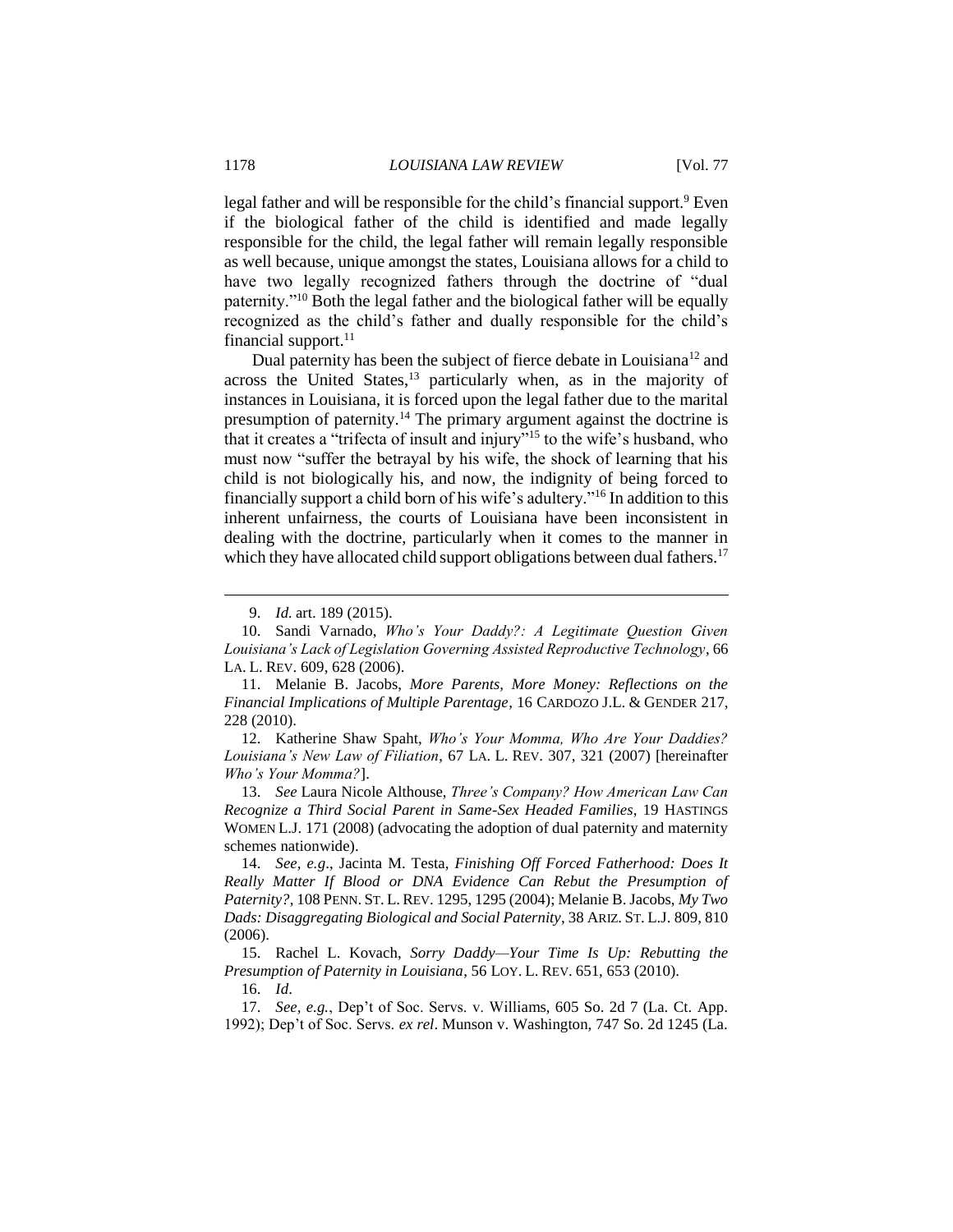The Louisiana Supreme Court has clearly established the principle that a biological father owes a duty of support to his biological child, even if another man is the legal father of that child due to the presumption of paternity.<sup>18</sup> The Court has, however, specifically declined to answer the question of whether the presumed legal father of the child also shares in this obligation of support, $19$  leading to wildly varying decisions by lower courts.<sup>20</sup>

Recently, in *Department of Children and Family Services ex rel. A.L. v. Lowrie*, the Louisiana Supreme Court answered a portion of the question regarding the allocation of the support obligation between legal and biological fathers in dual paternity situations.<sup>21</sup> In *Lowrie*, the Louisiana Supreme Court affirmatively held that a legal father is entitled to have the court consider the income of a child's biological father when calculating the legal father's child support obligation in dual paternity situations.<sup>22</sup> Although this decision injects a small measure of fairness into the doctrine of dual paternity by requiring the consideration of a biological father's income in the legal father's child support determination, it does not go far enough.

*Lowrie* leaves the doctrine of dual paternity intact, meaning former husbands are still financially responsible for, and legally bound to, children who are products of their wives' adultery, against their will. Furthermore, although the decision requires consideration of the biological father's income, it provides no framework or methodology for lower courts to utilize in doing so, creating fertile ground for continued judicial confusion. The only way to solve the problem and the unfairness and confusion that result from it is legislative action aimed at eliminating the occurrence of forced dual paternity altogether.

Part I of this Comment provides an overview of Louisiana's law of filiation and how it has given rise to the doctrinal problem of dual paternity. Part II describes the Louisiana Supreme Court's attempt to

Ct. App. 1999); Louisiana *ex rel*. Wilson v. Wilson, 855 So. 2d 913 (La. Ct. App. 1992); Fontenot v. Thierry, 422 So. 2d 586 (La. Ct. App. 1982); J.M.Y. v. R.R., 1 So. 3d 725 (La. Ct. App. 2008); Starks v. Powell, 552 So. 2d 609 (La. Ct. App. 1989); Jones v. Rodrigue, 771 So. 2d 275 (La. Ct. App. 2000).

<sup>18.</sup> Gallo v. Gallo, 861 So. 2d 168, 180 (La. 2003).

<sup>19.</sup> Smith v. Cole, 553 So. 2d 847, 854–55 (La. 1989). *See infra* Part I.B.

<sup>20.</sup> *See, e.g.*, *Williams*, 605 So. 2d 7; *Washington*, 747 So. 2d 1245; *Wilson*, 855 So. 2d 913; *Fontenot*, 422 So. 2d 586; *J.M.Y.*, 1 So. 3d 725; *Starks*, 552 So. 2d 609; *Jones*, 771 So. 2d 275.

<sup>21.</sup> Dep't of Children & Family Servs. *ex rel*. A.L. v. Lowrie, 167 So. 3d 573, 585 (La. 2015).

<sup>22.</sup> *Id.*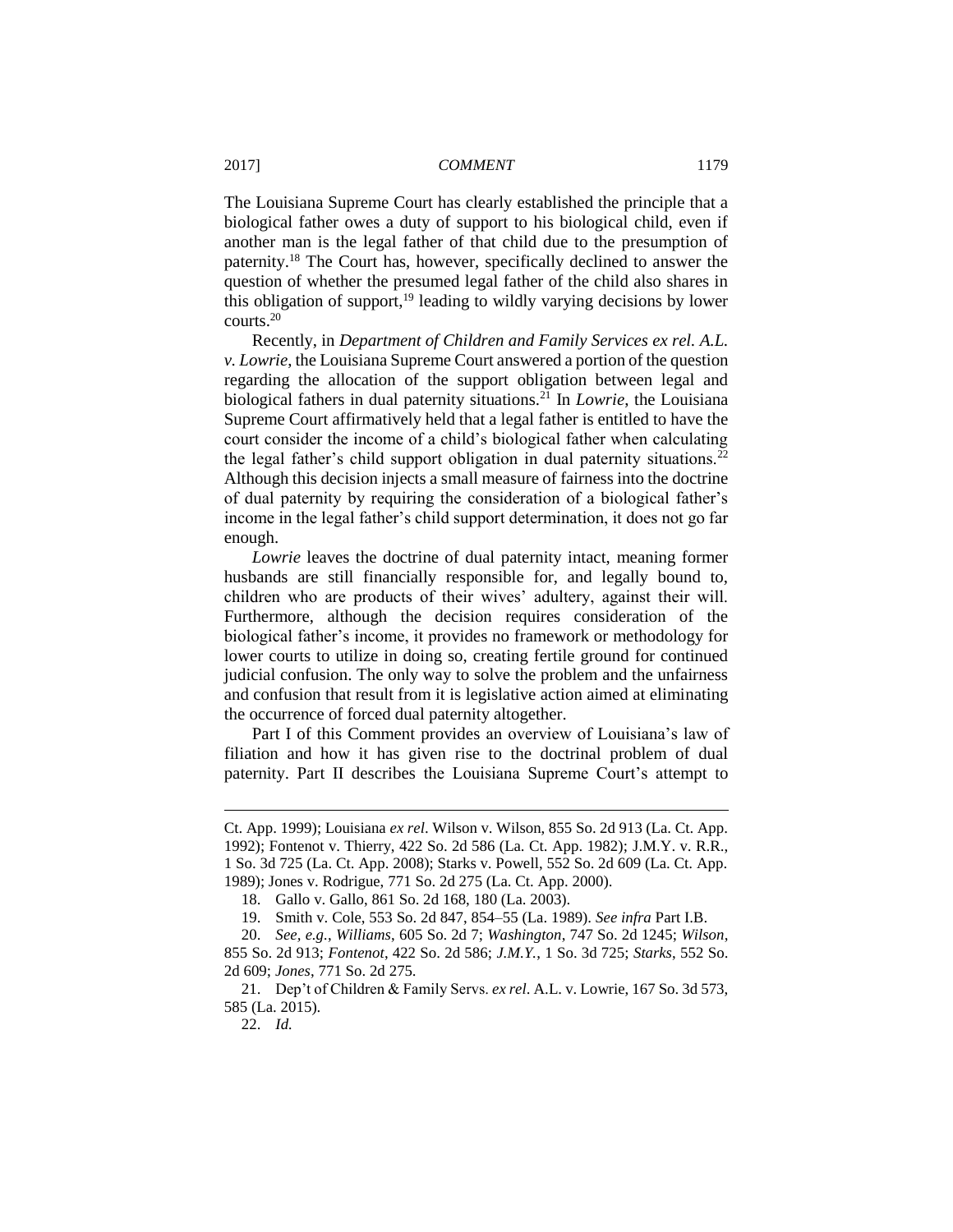mitigate the harm caused by the doctrine with its decision in *Lowrie*, by explaining the decision in full and discussing its effect. Part III details the problems that still remain with the doctrine of dual paternity post-*Lowrie*. Part IV suggests a solution for the problem of forced dual paternity through modification the legal provisions which give rise to it. Finally, the Addendum addresses changes made by the legislature to Louisiana's law of filiation after this Comment was accepted for publication.

#### I. DUAL PATERNITY HATCHES IN LOUISIANA

In Louisiana, the law of filiation is the foundation of the doctrine of dual paternity. Filiation refers to the legal relationship between parent and child, and the "law of filiation" is the method by which these legal relations are determined and established.<sup>23</sup> Dual paternity was created by the Louisiana Supreme Court in an attempt to align Louisiana's law of paternal filiation with changing legal and social reality.<sup>24</sup> The Court found it necessary to create the doctrine of dual paternity due to a conflict between the traditional manner in which the law of Louisiana determines paternity and modern science which can determine biological paternity with near certainty.<sup>25</sup> Later, the legislature chose to codify the doctrine.<sup>26</sup> Ultimately, the narrative of dual paternity begins with the legal creation of one father and ends with the judicial formation of a second.

#### *A. Fatherhood in Louisiana*

The Louisiana Civil Code defines filiation as "the legal relationship between a child and his parent."<sup>27</sup> Filiation is established in three ways: by proof of maternity; by proof of paternity; or by adoption.<sup>28</sup> Proof of maternity is conceptually straightforward<sup>29</sup> and is "established by a

25. *See infra* Part I.B.3.

 $\overline{a}$ 

- 27. LA. CIV. CODE art. 178 (2017).
- 28. *Id.* art. 179.

29. Modern technology has made this legal determination of maternity no longer such a conceptually straightforward matter, allowing for women to give birth to children with whom they share no biological relation. For a comparison of different legal approaches to establishing maternal filiation in light of new

<sup>23.</sup> John R. Trahan, *Glossae on the New Law of Filiation*, 67 LA. L. REV. 387, 388 n.1 (2007) ("Filiation is defined as 'the [juridical] line that unites a child to his father or to his mother: to his father, paternal filiation or paternity; to his mother, maternal filiation or maternity.'" (quoting GÉRARD CORNU, DROIT CIVIL: LA FAMILLE 313 (7th ed. 2001))).

<sup>24.</sup> *See infra* Part I.B.1.

<sup>26.</sup> *See id.*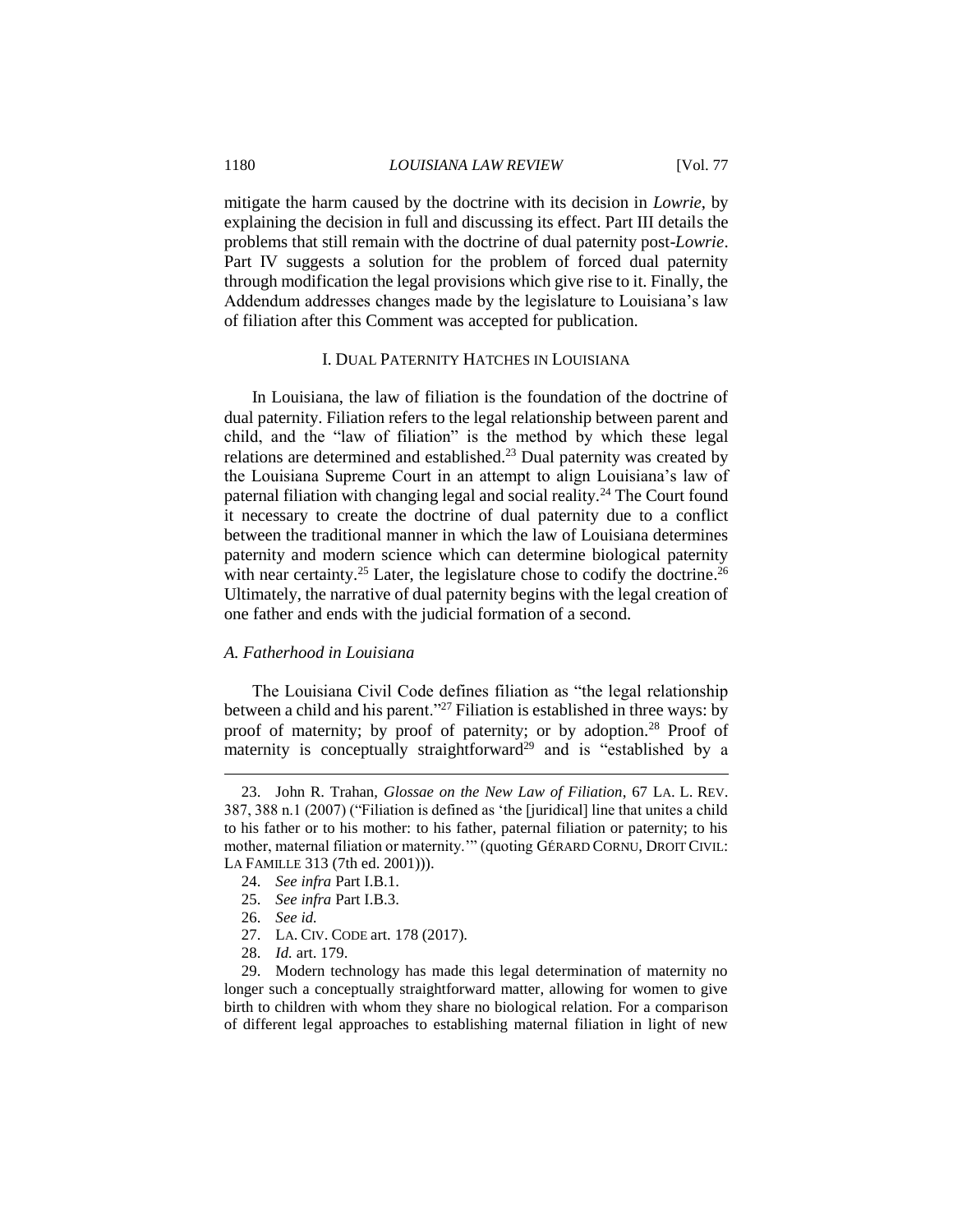preponderance of the evidence that the child was born of a particular woman, except as otherwise provided by law."<sup>30</sup> This principle *mater semper certa est*, or "the mother is always certain," is supported by the presumption *mater is est quem gestation demonstrant*, or "the mother is the woman whom the pregnancy points to."<sup>31</sup> This presumption has existed since Roman times and reflects the former biological certainty that a child born of a mother is her child.<sup>32</sup>

In contrast, establishing the paternity of a child has historically been a more complex endeavor because of natural uncertainties that existed before the advent of paternity testing. Specifically, there is no physical event, such as the mother's giving birth, with which to definitively establish the paternity of a particular man.<sup>33</sup> Given this uncertainty, the law in Louisiana and elsewhere created legal methods for establishing proof of paternity. Louisiana has two primary methods for establishing proof of paternity and thereby filiating child to father: presumptions of paternity<sup>34</sup> and judicial action.<sup>35</sup>

 $\overline{a}$ 

33. *See* Theresa Glennon, *Somebody's Child: Evaluating the Erosion of the Marital Presumption of Paternity*, 102 W. VA. L. REV. 547 (2000).

34. LA. CIV. CODE art. 185.

advancements in reproductive technology see Marsha Garrison, *Law Making for Baby Making: An Interpretive Approach to Determination of Legal Parentage*, 113 HARV. L. REV. 835 (2000).

<sup>30.</sup> LA. CIV. CODE art. 184.

<sup>31.</sup> Magdalena Duggan, *Mater Semper Certa Est, Sed Pater Incertus? Determining Filiation of Children Conceived via Assisted Reproductive Techniques: Comparative Characteristics and Visions for the Future*, 4 IRISH J. L. STUDIES 1, 4 (2014). This "biological certainty" that a woman is the mother of a child to whom she gives birth is not such a certainty given modern reproductive technology, but this issue is beyond the scope of this Comment. *See id*.

<sup>32.</sup> *Id*.

<sup>35.</sup> *See infra* Part I.A.2. In Louisiana, the methods of establishing paternity are: (1) the martial presumption, *id.* art. 185; (2) the contestation action, *id.* art. 191; (3) acknowledgement, *id*. art. 192; (4) the Father's Action to Establish Paternity, *id.* art. 198; (5) the Child's Action to Establish Paternity, *id.* art. 197; adult adoption, *id.* art. 199; and child adoption, governed by the provisions of the Children's Code. Only the marital presumption, *id.* art. 185; the Father's Action to Establish Paternity, *id.* art. 198; and the Child's Action to Establish Paternity, *id.* art. 197, will be discussed fully in this a Comment as they are the most pertinent to the issue of dual paternity. For a complete discussion of all of the methods of establishing paternity, and other matters related to filiation see Trahan, *supra* note 23.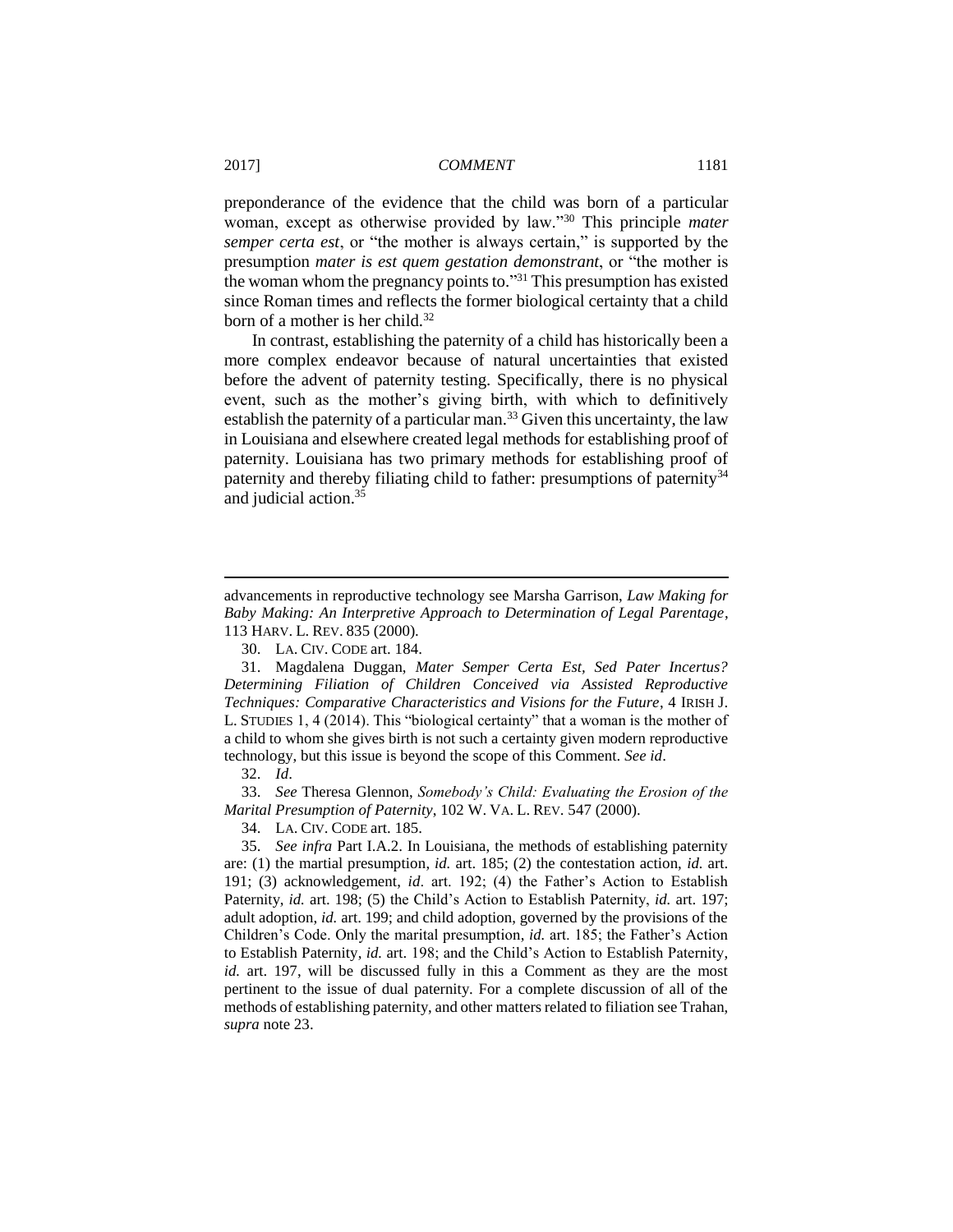## *1. Establishing Legal Fatherhood Through the Presumption of Paternity*

The marital presumption of paternity is a passive method of filiating a child to a father, as it requires no filing or affirmative act by any party. In Louisiana, the husband of the mother of a child is presumed to be the father of that child if that child is born during the marriage or within 300 days from the date of the termination of the marriage.<sup>36</sup> This method of establishing paternity can be traced to the Romans, who established the presumption *pater is est quem nuptiae demonstrant*, or "the father is the man whom the marriage points out,"<sup>37</sup> to address the uncertainty as to a child's paternity that existed in an age before genetic testing.<sup>38</sup> In Louisiana, this marital presumption of paternity is considered the "strongest presumption in the law."<sup>39</sup> However, Louisiana law does provide an opportunity for husbands to rebut this presumption by way of the disavowal action.<sup>40</sup>

The disavowal action is a legal action by which a man, legally recognized as the father of a child, attempts to disestablish his legal fatherhood by disproving his paternity of the child.<sup>41</sup> The action for disavowal of paternity is subject to a brief liberative prescription<sup>42</sup> of one year, which runs from the day the husband learns or should have learned of the birth of the child.<sup>43</sup> Although former Louisiana Revised Statutes section 9:305 provided for a suspension of prescription in cases in which the father erroneously believed that he was the father of the child due to fraud, misrepresentation, or deceit on the part of the mother, this statute was repealed in 2006.<sup>44</sup> Currently, the only exception to this short prescriptive period occurs if the husband and mother have been living

 $\overline{a}$ 

40. LA. CIV. CODE art. 187.

41. *See generally* Trahan, *supra* note 23; 14 C.J.S. *Children Out-of-Wedlock* § 30 (2015). To disavow is "[t]o disown; to disclaim knowledge of or responsibility for; to repudiate." *Disavow*, BLACK'S LAW DICTIONARY 561 (10th ed. 2009).

42. For a general discussion of liberative prescription see Bailey v. Khoury, 891 So. 2d 1268 (La. 2005).

- 43. LA. CIV. CODE art. 189 (2015).
- 44. LA. REV. STAT. § 9:305 (1997), *repealed by* 2006 La. Acts. No. 344.

<sup>36.</sup> LA. CIV. CODE art. 185.

<sup>37.</sup> *See* Duggan, *supra* note 31.

<sup>38.</sup> *Id.*

<sup>39.</sup> LA. CIV. CODE art. 185 cmt. b (first citing Tannehill v. Tannehill, 261 So. 2d 619 (La. 1972); and then citing Williams v. Williams, 87 So. 2d 707 (La. 1956)) ("[I]t has been said in the jurisprudence of this court that [the presumption that the husband of the mother is the father of the child] is the strongest presumption known in the law.").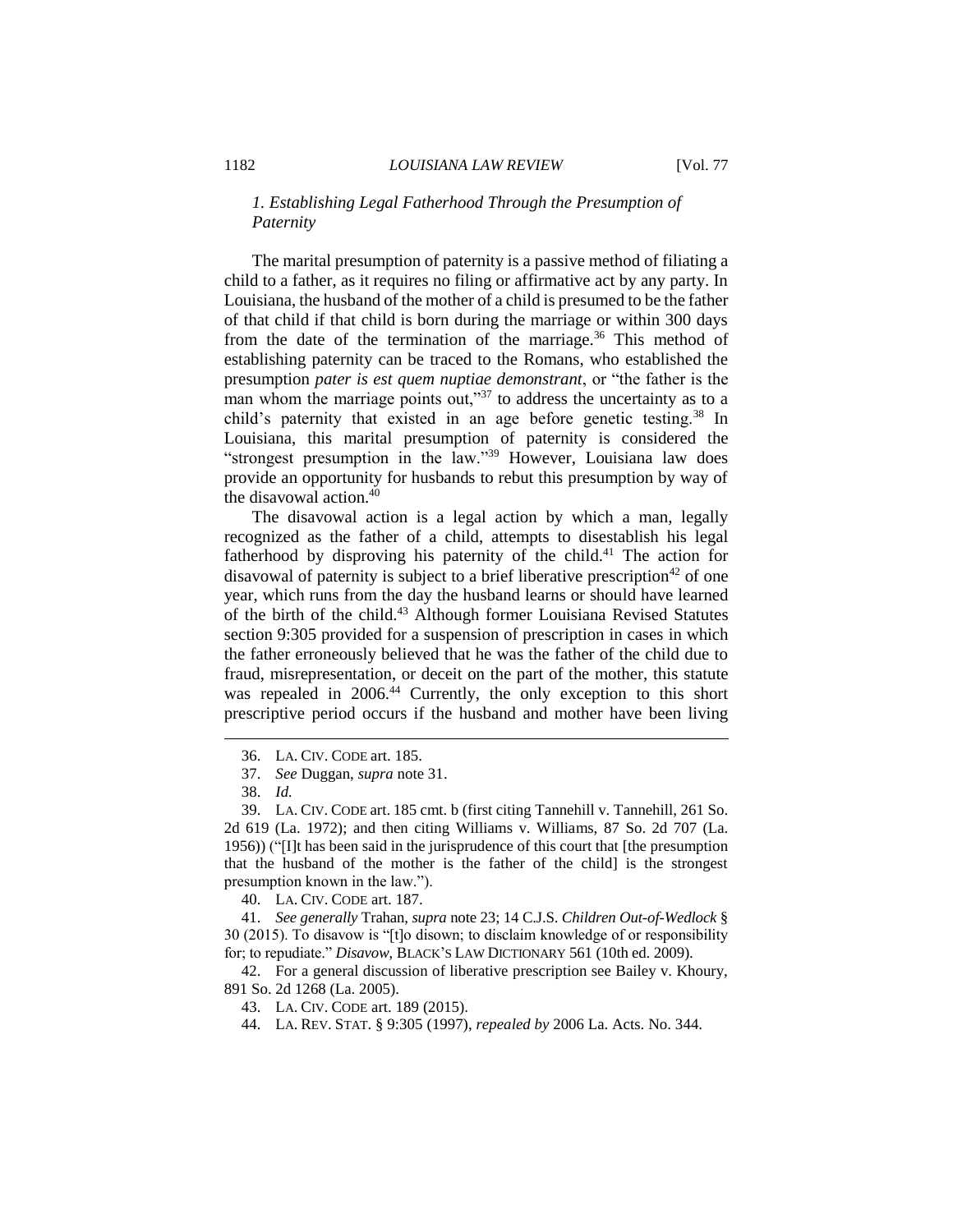"separate and apart . . . continuously" for the 300 days immediately preceding the child's birth.<sup>45</sup> In such cases, prescription for the disavowal action does not commence to run until the husband is notified in writing "that a party in interest has asserted that the husband is the father of the child."<sup>46</sup>

Both the legislature and the judiciary have justified the one-year prescriptive limit for disavowal actions as serving the state's public policies of "(1) preserving the family unit, (2) protecting the individual child from emotional harm and the stigma of illegitimacy, and (3) the need to recognize biological fact."<sup>47</sup> It is this prescriptive period that, in most instances, gives rise to dual paternity situations. This situation occurs when a husband becomes aware of his wife having given birth to a child but remains unaware of the possibility that his wife's child may not be his until after this short prescriptive period of a year's time has run. After this prescriptive window has "closed," the husband will forever be prevented from disavowing his paternity of the child even if the child's true biological father is identified and his biological paternity proven.<sup>48</sup>

## *2. Establishing Legal Fatherhood Through Judicial Action*

Proof of paternity may also be established through judicial action.<sup>49</sup> A man may institute an action to establish his paternity of a child.<sup>50</sup> If the child is presumed to be the child of another man, the action is subject to a peremptive period<sup>51</sup> of one year from the day of the birth of the child.<sup>52</sup> If the mother in bad faith deceives the father regarding his paternity, the peremptive period changes to one year from the day the father "knew or should have known of his paternity, or within ten years from the day of the birth of the child, whichever first occurs."<sup>53</sup> If the child is not presumed to be the child of another man, the man seeking to establish his paternity may

<sup>45.</sup> LA. CIV. CODE art. 189.

<sup>46.</sup> *Id.* (this situation most often arises in the context of child support or succession).

<sup>47.</sup> Kovach, *supra* note 15, at 679.

<sup>48.</sup> *See Who's Your Momma?*, *supra* note 12.

<sup>49.</sup> LA. CIV. CODE art. 198 (2017). Louisiana law allows for paternity to be determined through the use of blood and tissue tests. LA. REV. STAT. §§ 9:396, 3398.2 (2017).

<sup>50.</sup> LA. CIV. CODE art. 198.

<sup>51.</sup> For a general discussion of peremption see Ebinger v. Venus Const. Corp., 65 So. 3d 1279 (La. 2011).

<sup>52.</sup> LA. CIV. CODE art. 198.

<sup>53.</sup> *Id.*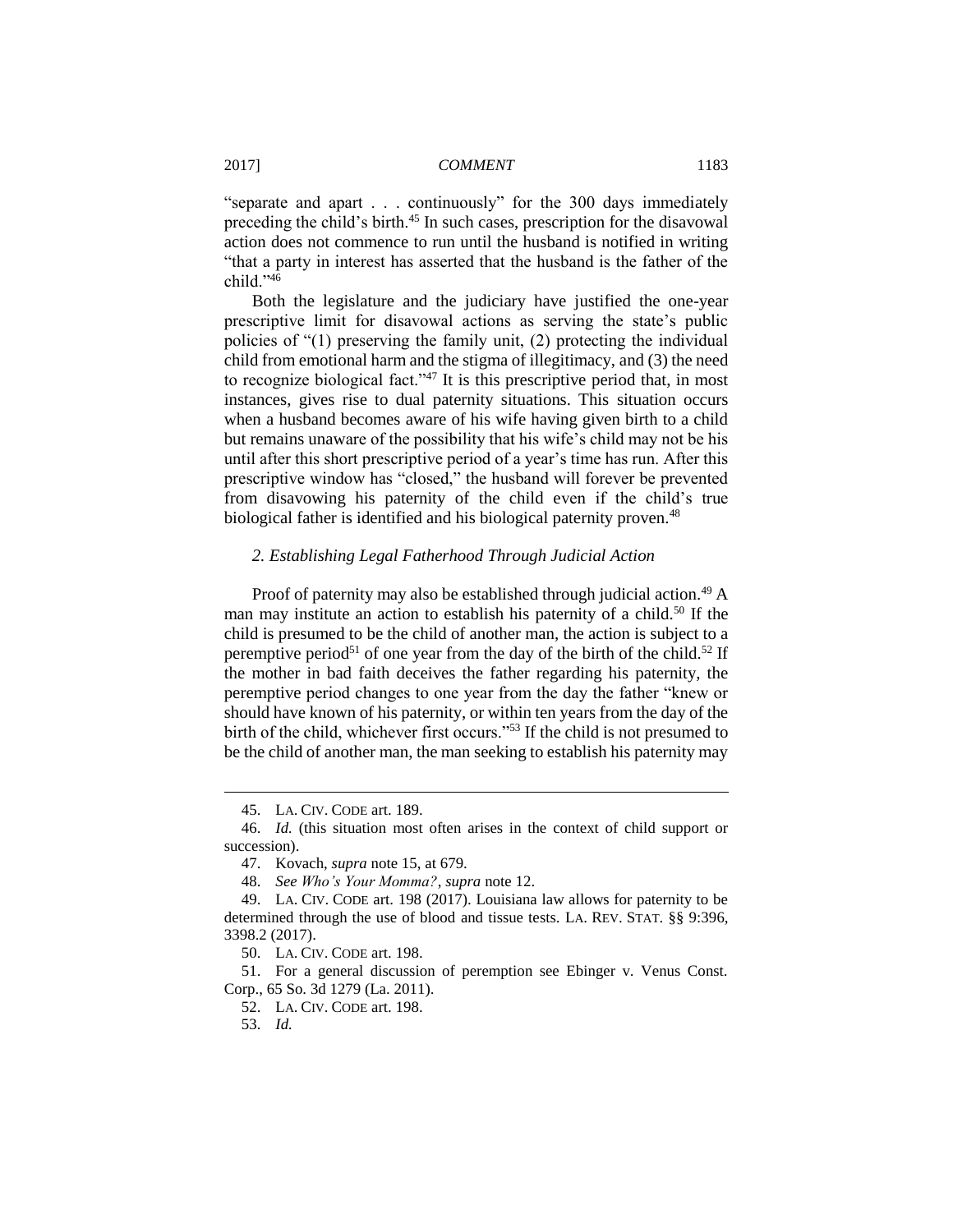institute the action at any time.<sup>54</sup> However, in all cases, the action is subject to a one-year peremptive period<sup>55</sup> from the day of the death of the child.<sup>56</sup>

A child may also institute actions to prove paternity, even if presumed under the law to be the child of another man.<sup>57</sup> If the action is commenced against a living father, the fact of paternity must be proved by a preponderance of the evidence.<sup>58</sup> If the action is commenced after the death of the alleged father, clear and convincing evidence must be shown to prove paternity.<sup>59</sup> The law imposes a stricter burden of proof to establish filiation after the death of the alleged father to protect against fraudulent claims against the alleged father's succession.<sup>60</sup> For purposes of succession only, the action is subject to a peremptive period of one year, commencing to run from the day of the death of the alleged father.<sup>61</sup> Thus, children are able to establish their filiative connection to a biological parent at any time, provided that the father has not been deceased for over one year.

Through these two actions a biological father may become filiated to a child, even though another man is presumed to be that child's father.<sup>62</sup> When these two methods of establishing paternity—marital presumption of paternity and judicial action—operate in tandem, dual paternity occurs, and problems begin. Although the Civil Code now clearly provides for

 $\overline{a}$ 

56. LA. CIV. CODE art. 198. The one-year prescriptive period from the death of the child was enacted by the legislature under the theory that a father who has failed during the child's life to assume parental responsibilities should not be permitted unlimited time in which to institute an action to benefit from that child's death. *Id.* art. 198 cmt. d.

57. *Id*. art. 197.

59. LA. CIV. CODE art. 197.

<sup>54.</sup> *Id.*

<sup>55.</sup> Peremption is a period of time fixed by law for the existence of a right. LA. CIV. CODE art. 3458; *see also* WILLIAM E. CRAWFORD, TORT LAW § 10:11, *in* 12 LOUISIANA CIVIL LAW TREATISE (2d ed. 2015). This time period can be contrasted from liberative prescription, which is a bar to the bringing of a cause of action because of its untimely filing. LA. CIV. CODE art. 3447; *Liberative Prescription*, BLACK'S LAW DICTIONARY 1373 (10th ed. 2014).

<sup>58.</sup> State v. Shaddinger, 702 So. 2d 965, 970 (La. Ct. App. 1997), *writ denied*, 709 So. 2d 743 (La. 1998); Dep't of Soc. Servs. v. Thomas, 660 So. 2d 163, 165 (La. Ct. App. 1995) (citing Litton v. Litton, 624 So. 2d 472 (La. Ct. App. 1993) ("Simply stated, it must be shown that paternity . . . is more probable than not.").

<sup>60.</sup> Katherine Shaw Spaht, *Persons*, 43 LA. L. REV. 535, 537 (1982) [hereinafter *Persons*].

<sup>61.</sup> LA. CIV. CODE art. 197.

<sup>62.</sup> *See id.* art. 185.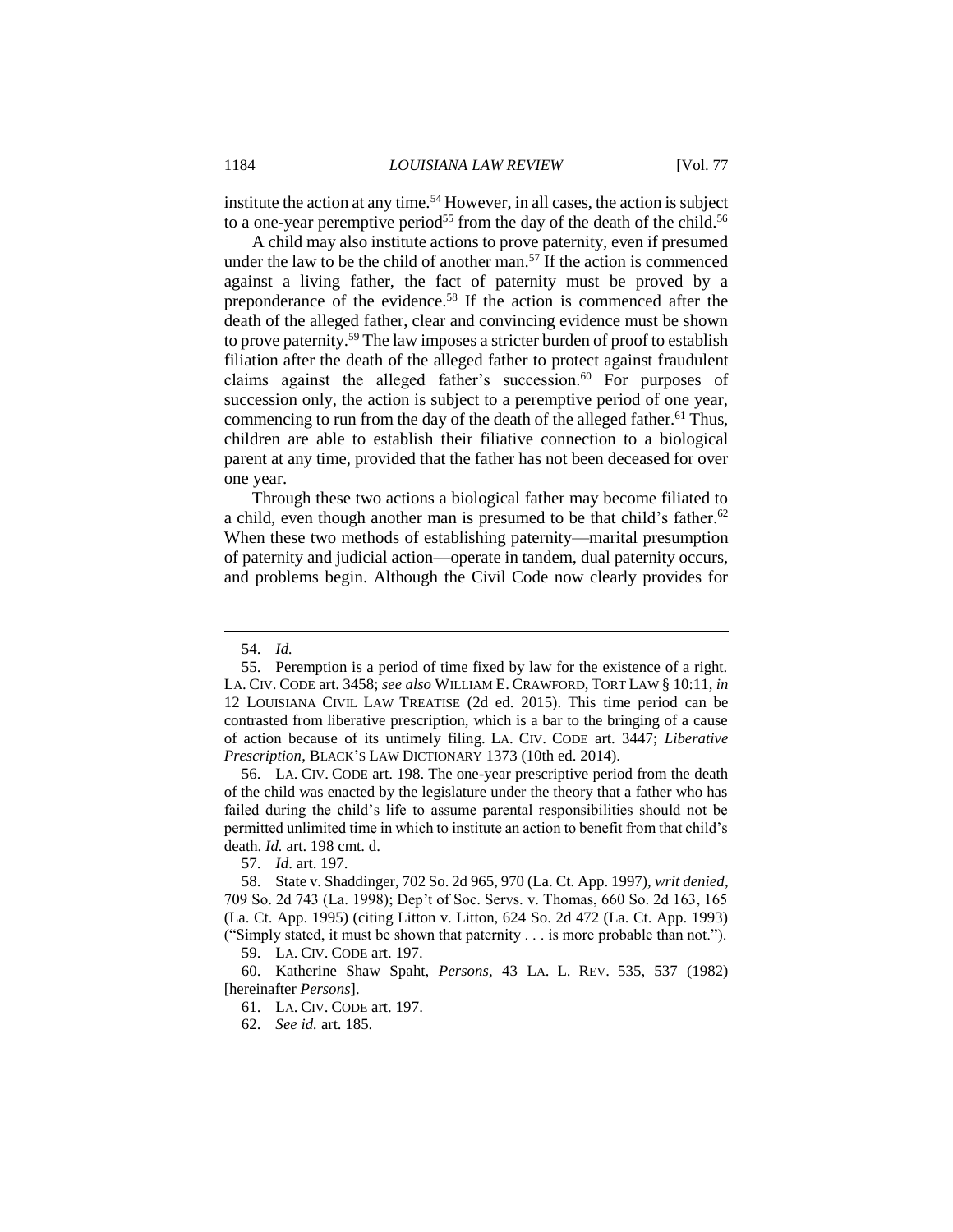dual paternity, this was not always the case.<sup>63</sup> These articles codify a judicial doctrine whose creation was one of necessity, whose extension was born of confusion, and whose codification was the product of heated disagreement.

## *B. The Doctrine of Dual Paternity Arises*

The path to Louisiana's current doctrine of dual paternity begins with the judiciary and ends in the legislature. The doctrine of dual paternity in Louisiana arose from the 1974 Louisiana Supreme Court case of *Warren v. Richard* in an attempt to reconcile Louisiana family law with then-recent United States Supreme Court precedent.<sup>64</sup> The Louisiana Supreme Court later extended its judicial creation to the realm of child support in *Smith v. Cole*, holding that a biological father owed support to his children even if those children were legally presumed to be the children of another man.<sup>65</sup> Finally, after heated debate, the doctrine was codified by the legislature, becoming fully entrenched in the law of Louisiana.<sup>66</sup>

## *1. The Birth of the Doctrine*

The Louisiana Supreme Court case of *Warren v. Richard* involved an attempt by an illegitimate child to recover for the wrongful death of her biological father when, at the same time, she was recognized under the law as the legitimate child of another man.<sup>67</sup> Citing then-recent United States Supreme Court decisions holding legal burdens placed on illegitimate children unconstitutional, the Louisiana Supreme Court reasoned that it could not hold that the biological child of the deceased man could not recover for his wrongful death merely because she was presumed to be the child of another man.<sup>68</sup> Such a holding, the Louisiana Supreme Court reasoned, "would run counter to the principles established in the decisions of the United States Supreme Court . . . and would ignore the existence of the child's biological father."<sup>69</sup> Attempting to reconcile Louisiana's law of

69. *Id.*

<sup>63.</sup> *See Who's Your Momma?*, *supra* note 12.

<sup>64.</sup> Warren v. Richard, 296 So. 2d 813 (La. 1974).

<sup>65.</sup> Smith v. Cole, 553 So. 2d 847, 848 (La. 1989), *superseded by statute on other grounds*, 2004 La. Acts No. 530 (amending Civil Code article 191).

<sup>66.</sup> *See infra* Part I.B.3.

<sup>67.</sup> *Warren*, 296 So. 2d at 815.

<sup>68.</sup> *Id.* at 817.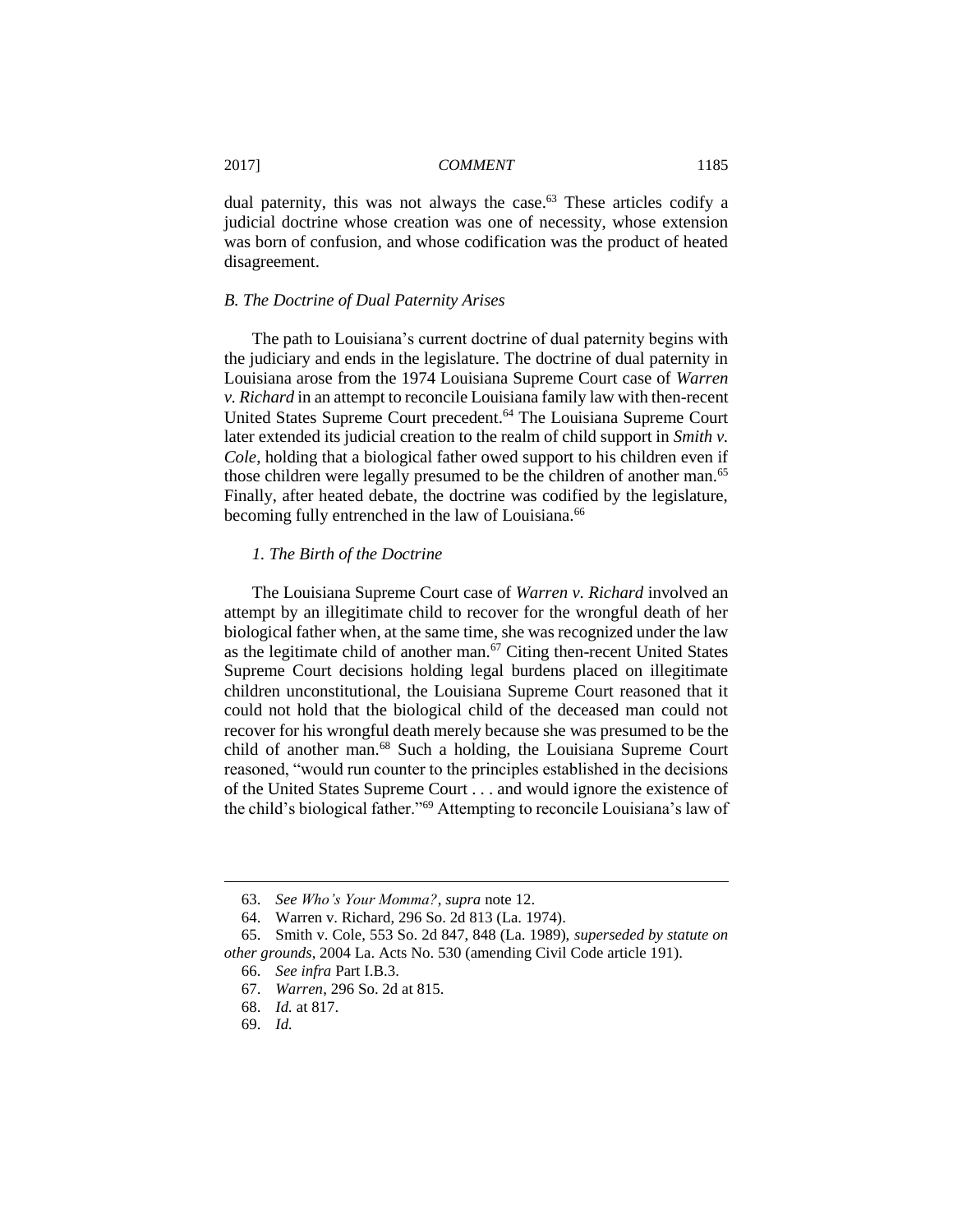paternal filiation with the United States Supreme Court's recent rulings,  $70$ the Louisiana Supreme Court made Louisiana the first and only state in which a child could simultaneously have two legally recognized fathers.<sup>71</sup>

The Louisiana Supreme Court noted in its opinion that the result in *Warren* would allow the child to recover for the death of both her biological and legal fathers, but further noted that this concept was not unique in Louisiana law, as a similar result was specifically provided for in the case of adopted children.<sup>72</sup> The Court specifically noted its "mindfulness" of the problems that a logical extension of its holding could create in regard to support and maintenance obligations, but believed that they were required to adhere to the constitutional principles announced by the United States Supreme Court.<sup>73</sup> The Louisiana Supreme Court's prediction of issues arising in support situations was in fact quite prophetic, as it was not long after the decision in *Warren v. Richard* that these issues began to arise. $74$ 

#### *2. Extension of the Doctrine*

It took only a little over a decade for the doctrine of dual paternity to arise in the context of support. In *Smith v. Cole*, the Louisiana Supreme Court considered whether a mother could assert a paternity and support action against an alleged biological father, notwithstanding the fact that the child was conceived or born during the mother's marriage to another man and was thus presumed to be her husband's legitimate child.<sup>75</sup> Applying the concept of dual paternity arising from *Warren v. Richard*, the Court held that a biological father had an obligation to support his child regardless of whether that child was considered the legal child of another man.<sup>76</sup> The Court reasoned that "[s]ince [the legal father's] failure to

<sup>70.</sup> Levy v. Louisiana, 391 U.S. 68 (1968); Glona v. Am. Guar. & Liab. Ins. Co., 391 U.S. 73 (1968); Weber v. Aetna Cas. & Sur. Co., 406 U.S. 164 (1972).

<sup>71.</sup> *See* Griffin v. Succession of Branch, 479 So. 2d 324 (La. 1985); Malek v. Yekani-Fard, 422 So. 2d 1151 (La. 1982); Succession of Mitchell, 323 So. 451 (La. 1975).

<sup>72.</sup> *Warren*, 296 So. 2d at 817 (citing former article 214 of the Louisiana Civil Code, which held that adoption did not divest a child of his or her right to inherit from his or her biological parents).

<sup>73.</sup> *Id.*

<sup>74.</sup> *See, e.g.*, State *ex rel.* Poche v. Poche, 368 So. 2d 175 (La. Ct. App. 1979), *writ denied*, 370 So. 2d 577 (La. 1979).

<sup>75.</sup> 553 So. 2d 847, 848 (La. 1989), *superseded by statute on other grounds*, 2004 La. Acts No. 530 (amending Civil Code article 191).

<sup>76.</sup> *Id.* at 854.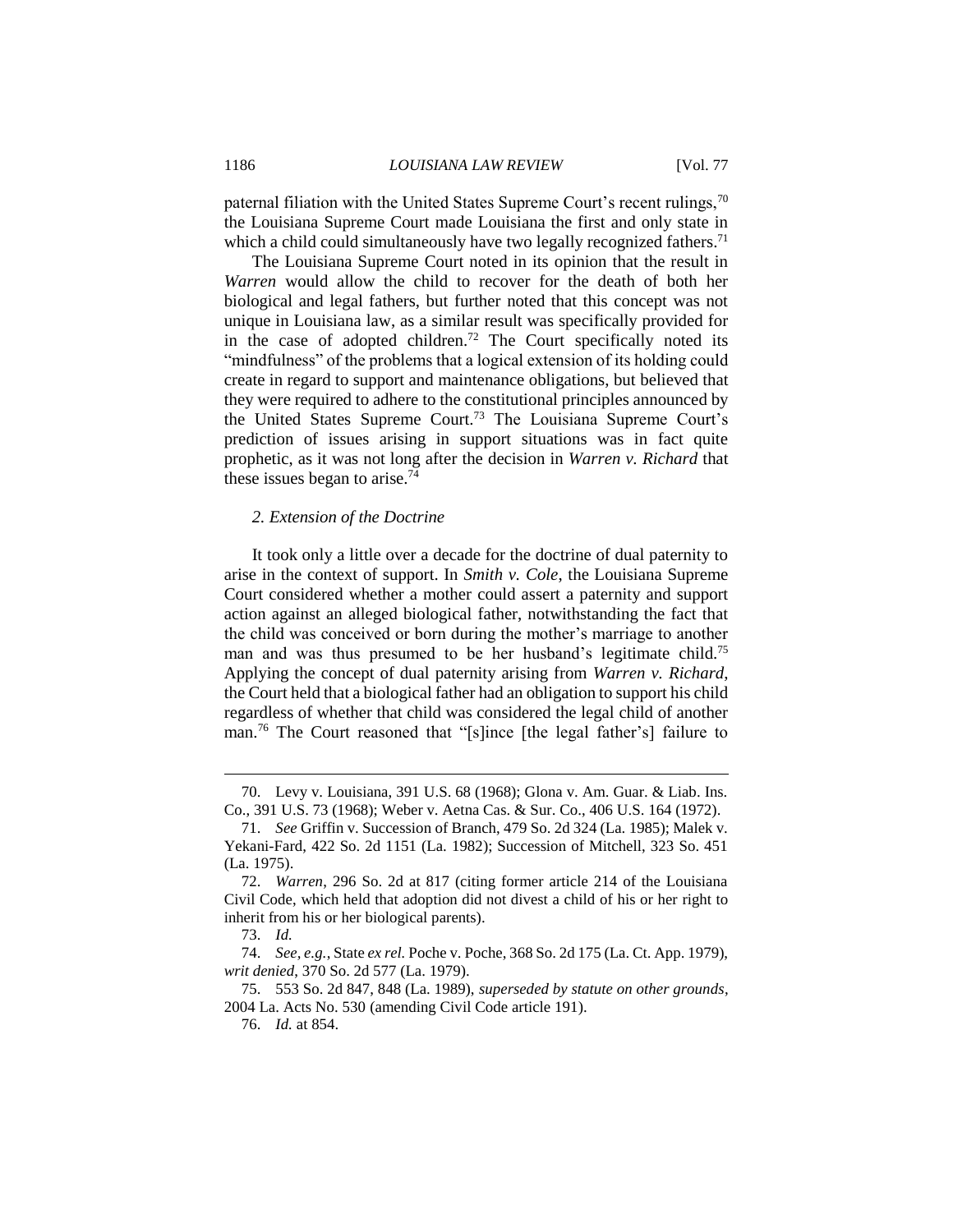disavow paternity would not preclude [the biological father] from bringing an avowal action, it would be unjust to construe the presumption as to provide [the biological father] with a safe harbor from child support obligations."<sup>77</sup> Because the legal father was not a named party, the Louisiana Supreme Court did not decide whether a legal father would share in a support obligation with a biological father in dual paternity situations.<sup>78</sup>

The lower courts of Louisiana followed the decision in *Smith v. Cole* extensively,<sup>79</sup> which established as *jurisprudence constante*<sup>80</sup> both the doctrine of dual paternity and the companion principle that a biological father owes support obligations to his child even when the child has a different legally presumed father. $81$  The lower courts, having no clear guidance from the Louisiana Supreme Court, proceeded to allocate support obligations to both the legal and biological fathers of children in dual paternity situations, but the Court did so in a confused and haphazard manner, without using a clear formula.<sup>82</sup> This lack of uniformity in child support was and remains a serious concern as it breeds inequity and runs contrary to federal mandates regarding child support.<sup>83</sup>

#### *3. Legislative Codification of the Doctrine*

The doctrine of dual paternity moved from *jurisprudence constante* to statutory in 1991. In 1991, the Marriage–Persons Committee of the Louisiana Law Institute began a project that ultimately resulted in the complete overhaul of the Louisiana Civil Code articles on filiation in

<sup>77.</sup> *Id.*

<sup>78.</sup> *Id.* at 858.

<sup>79.</sup> *See* Dep't of Soc. Servs. *ex rel*. P.B. v. Reed, 52 So. 3d 145 (La. Ct. App. 2010); J.M.Y. v. R.R., 1 So. 3d 725 (La. Ct. App. 2008); Jones v. Rodrigue, 771 So. 2d 275 (La. Ct. App. 2000); Smith v. Dison, 662 So. 2d 90 (La. Ct. App. 1995).

<sup>80.</sup> *Jurisprudence constante*, or the tendency of courts to decide particular cases in particular ways, is similar to the common-law concept of precedent though it is of persuasive authority rather than binding. GÉRARD CORNU, DICTIONARY OF THE CIVIL CODE 331 (Alain Levasseur & Marie-Eugénie Laporte-Legeais trans. 2014); *see also* BLACK'S LAW DICTIONARY 985 (10th ed. 2009). For a detailed discussion of the civilian doctrine of *jurisprudence constante* as it pertains to Louisiana law see CRAWFORD, *supra* note 55, § 1:15.

<sup>81.</sup> *See Reed*, 52 So. 3d 145; *J.M.Y.*, 1 So. 3d 725; *Jones*, 771 So. 2d 275; *Dison*, 662 So. 2d 90.

<sup>82.</sup> Jacobs, *supra* note 11, at 288.

<sup>83.</sup> Louis I. Parley, *Deviation or Modification*, 16 FAM. ADVOC. 48, 48 (1993).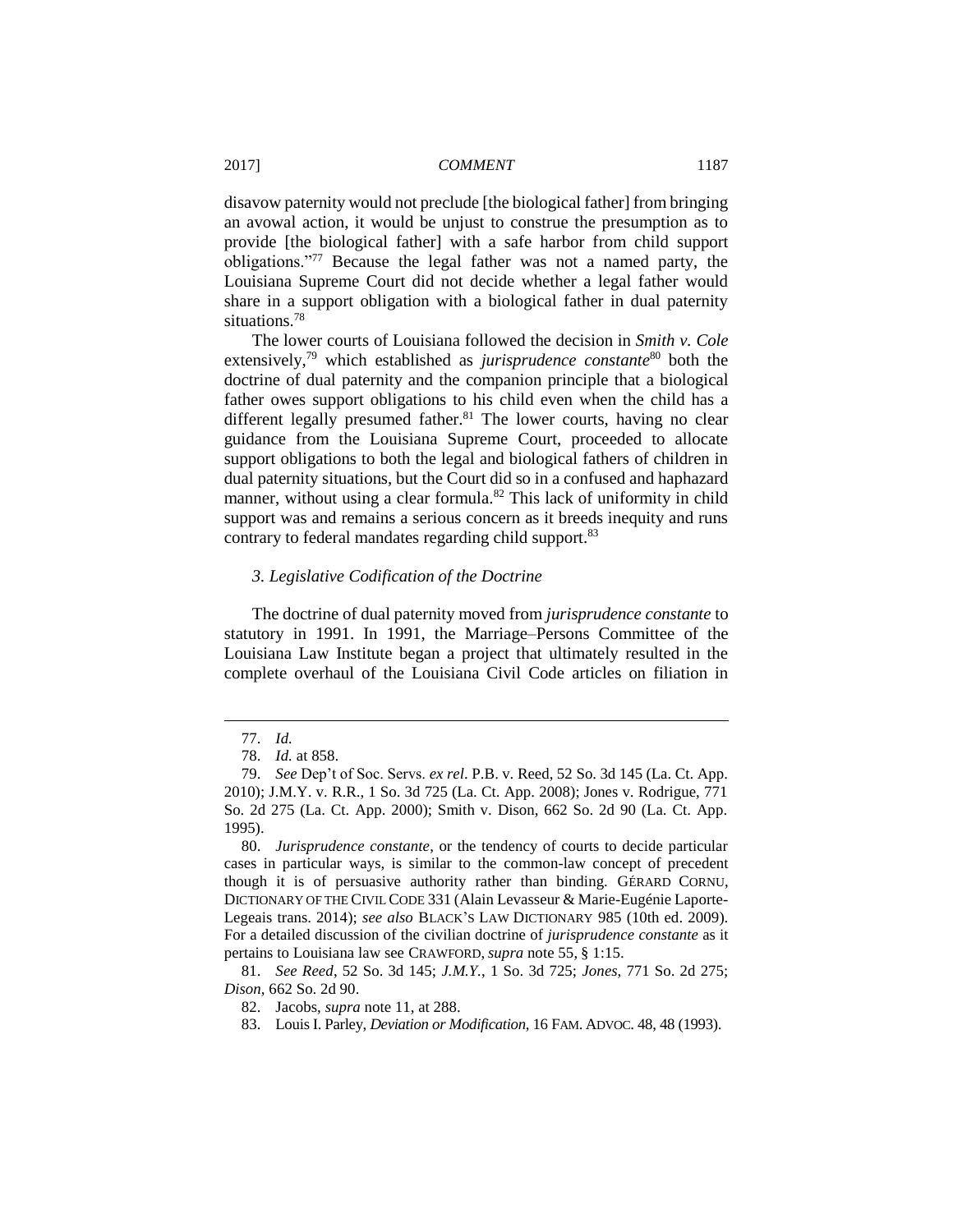2005.<sup>84</sup> The most contentious issue faced by the Louisiana Law Institute during its 14-year process of revision was dual paternity.<sup>85</sup> The Council of the Law Institute debated six times whether the law should allow for the existence of dual paternity, and the debates often reached conflicting results.<sup>86</sup> Ultimately, the Law Institute opted for codification of the doctrine of dual paternity.<sup>87</sup> When the legislature adopted the recommended changes, the doctrine of dual paternity, as born in the *Warren* case and extended in *Smith*, became legislatively enshrined in Louisiana's law of filiation.<sup>88</sup>

#### II. TWO BIRDS, ONE EGG: *LOWRIE*

After the legislature codified the doctrine of dual paternity, lower courts in Louisiana continued to struggle with the issue of child support allocations in dual paternity situations.<sup>89</sup> This unresolved issue has created confusion for parents, family law practitioners, and the judiciary.<sup>90</sup> The Louisiana Supreme Court attempted to resolve some of this confusion with its decision in *Department of Children and Family Services ex rel. A.L. v. Lowrie*. 91

#### *A. Illicit Liaisons: The Background of* Lowrie

The latest change to the doctrine of dual paternity arose from a set of facts that are fairly common to most dual paternity situations. Thomas Robert Lowrie and Melissa Percy Lowrie were married in December of 2002.<sup>92</sup> During the marriage, Mrs. Lowrie gave birth to two children, A.L.

 $\overline{a}$ 

89. *See, e.g.*, Dep't of Social Services v. Williams, 605 So. 2d 7 (La. Ct. App. 1992); Dep't of Social Services *ex rel*. Munson v. Washington, 747 So. 2d 1245 (La. Ct. App. 1999); State *ex rel*. Wilson v. Wilson, 855 So. 2d 913 (La. Ct. App. 1992); Fontenot v. Thierry, 422 So. 2d 586 (La. Ct. App. 1982); J.M.Y. v. R.R., 1 So. 3d 725 (La. Ct. App. 2008); Starks v. Powell, 552 So. 2d 609 (La. Ct. App. 1989); Jones v. Rodrigue, 771 So. 2d 275 (La. Ct. App. 2000).

90. *See, e.g.*, *Williams*, 605 So. 2d 7; *Washington*, 747 So. 2d 1245; *Wilson*, 855 So. 2d 913; *Fontenot*, 422 So. 2d 586; *J.M.Y*., 1 So. 3d 725; *Starks*, 552 So. 2d 609; *Jones*, 771 So. 2d 275.

91. Dep't of Children & Family Servs. *ex rel*. A.L. v. Lowrie, 167 So. 3d 573 (La. 2015).

<sup>84.</sup> *Who's Your Momma?*, *supra* note 12, at 307.

<sup>85.</sup> *Id.* at 321.

<sup>86.</sup> *Id.* at 307.

<sup>87.</sup> Kovach, *supra* note 15, at 659.

<sup>88.</sup> *Id.*

<sup>92.</sup> *Id.* at 576.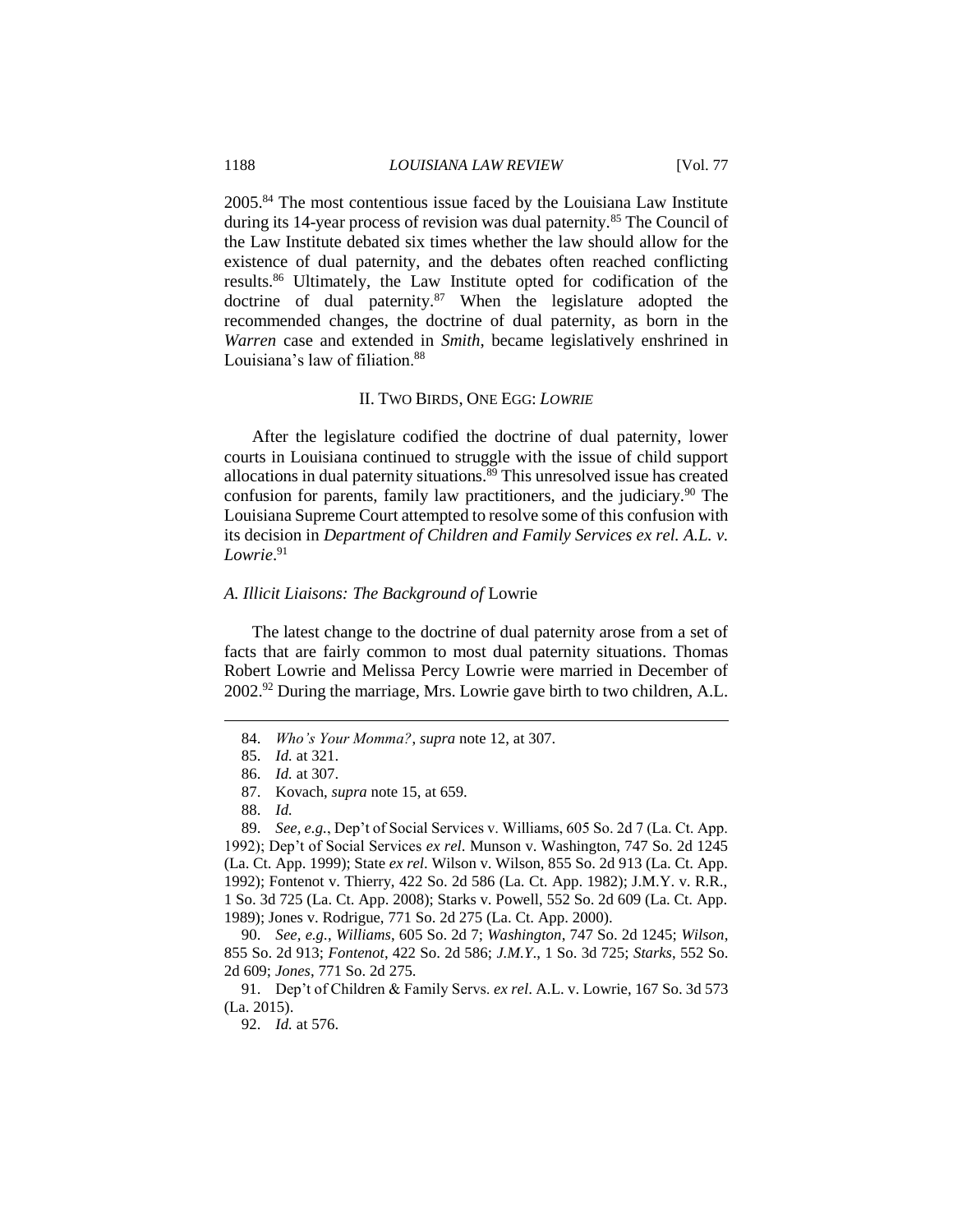on February 4, 2003 and B.W. on May 4, 2009.<sup>93</sup> The Lowries divorced in October of 2010.<sup>94</sup> Mr. Lowrie, believing Stephen A. Wetzel to be the true biological father of the children, sought to disavow his paternity of both A.L. and B.W.<sup>95</sup> Mr. Lowrie successfully disavowed paternity of B.W. in January of 2011.<sup>96</sup> However, Mr. Lowrie's action to disavow A.L. was found to be untimely, and he therefore remained the legal father of A.L.<sup>97</sup>

In September 2012, the State of Louisiana, Department of Children and Family Services ("DCFS") filed an action against Mr. Lowrie in the Jefferson Parish Juvenile Court seeking medical and child support for A.L.<sup>98</sup> DCFS filed the action under Louisiana's child support enforcement law,<sup>99</sup> which creates a cause of action in its favor, as DCFS was allegedly providing services for A.L.<sup>100</sup> On January 22, 2013, both Mrs. and Mr. Lowrie appeared before the juvenile court hearing officer on a rule for child support.<sup>101</sup> The hearing officer, taking only Mr. Lowrie's income into account, granted a temporary order of support against Mr. Lowrie for \$500.00 per month.<sup>102</sup> Mr. Lowrie filed a "Petition for Third Party Claim," alleging that Mr. Wetzel was a necessary and indispensable party to the support proceedings.<sup>103</sup> This third-party claim was dismissed by the juvenile court hearing officer.<sup>104</sup> At a subsequent hearing before the juvenile court judge, Mr. Lowrie presented a positive paternity test showing that Mr. Wetzel was A.L.'s biological father.<sup>105</sup> Mr. Lowrie also presented evidence showing that A.L. and Mrs. Lowrie were currently living with Mr. Wetzel.<sup>106</sup> Even after Mr. Lowrie's proffering of evidence, the juvenile court judge upheld the hearing officer's recommendation to dismiss Mr. Lowrie's third-party demand.<sup>107</sup>

 $\overline{a}$ 

97. *Id.*

98. *Id.*

99. LA. REV. STAT. §§ 46:236.1.1–46:238 (2012).

106. *Id.*

<sup>93.</sup> *Id.*

<sup>94</sup>*. Id.*

<sup>95.</sup> *Id.*

<sup>96.</sup> *Id.*

<sup>100.</sup> *Lowrie*, 167 So. 3d at 576 (what services were being provided is not specified in the opinion).

<sup>101.</sup> *Id.*

<sup>102.</sup> *Id.* at 576–77.

<sup>103.</sup> *Id.* at 577.

<sup>104.</sup> *Id.*

<sup>105.</sup> *Id.*

<sup>107.</sup> *Id.*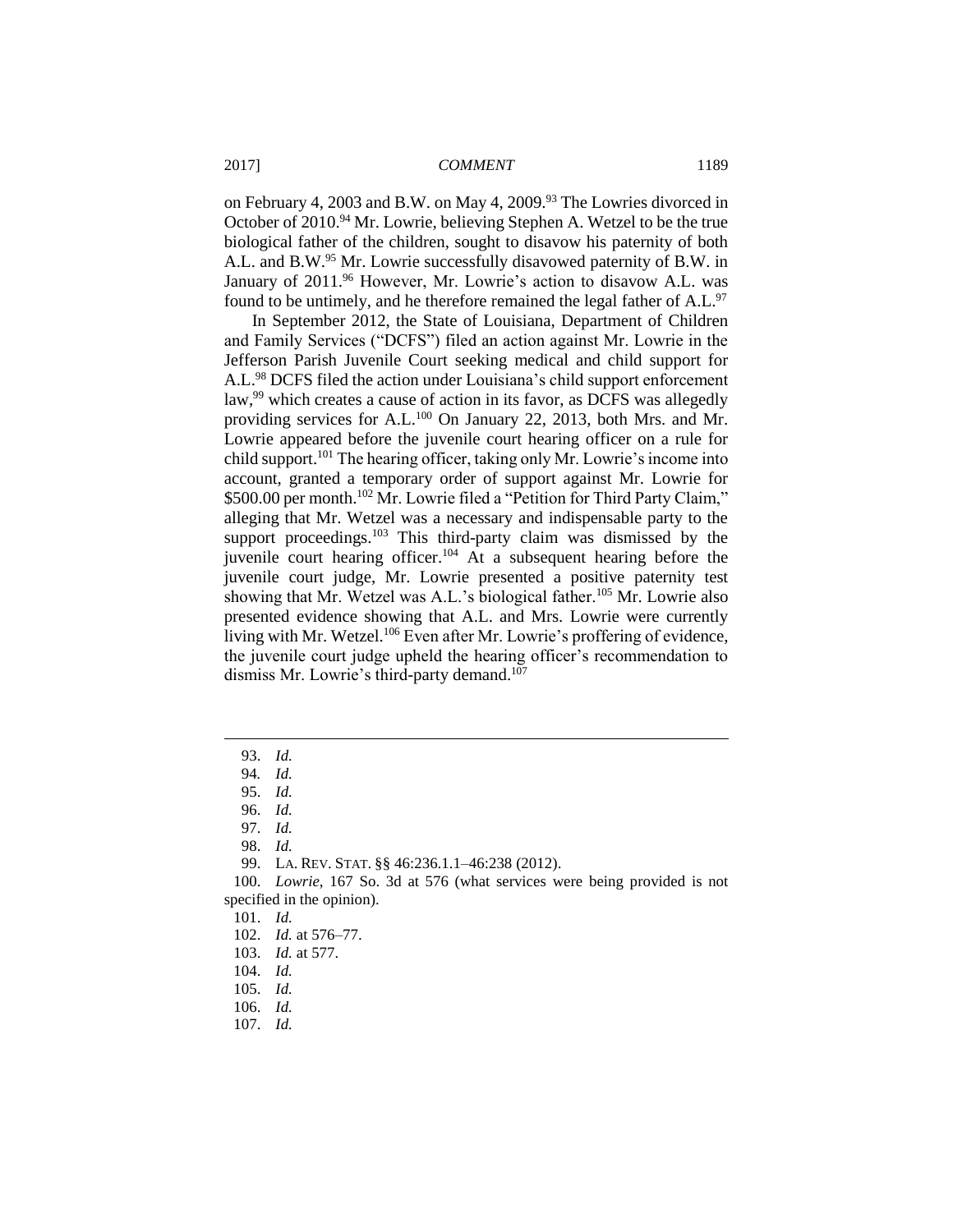#### *B. Untangling the Web: The Holding and Reasoning*

The Louisiana Supreme Court granted Mr. Lowrie's application for writs in October of 2014, setting the stage for a potential paradigm shift in Louisiana law concerning dual paternity.<sup>108</sup> The Court had before it the opportunity to bring clarity, reason, and equity to the doctrine of dual paternity.<sup>109</sup> However, the Court's decision ultimately brought only a small measure of clarity and reason, while leaving the fundamental inequity of forced dual paternity intact.<sup>110</sup>

#### *1. Holding*

The Louisiana Supreme Court, in a six-to-one decision,<sup>111</sup> reversed the Jefferson Parish Juvenile Court's February 24, 2014 judgment of dismissal and remanded to the juvenile court.<sup>112</sup> In an opinion authored by Justice Hughes, the Court held first that Mr. Lowrie was entitled to raise the defense that he should be accorded a deviation from the child support guidelines to take into account Mr. Wetzel's income, if Mr. Wetzel's paternity of A.L. was proven;<sup>113</sup> and second that Mr. Wetzel was a person who should be joined as a party in the action as complete relief could not be accorded in his absence.<sup>114</sup>

The Court noted that "it is well-settled that the legal father presumption should not be extended beyond its useful sphere."<sup>115</sup> The Court also recognized that the presumption was created to prevent caseby-case paternity determinations and protect children from the stigma of illegitimacy.<sup>116</sup> The presumption was not, according to the Court, "intended to shield biological fathers from their support obligations."<sup>117</sup> If Mr. Wetzel could be proven to be A.L.'s biological father, then, the Court held, he would have an obligation to contribute to A.L.'s support.<sup>118</sup>

 $\overline{a}$ 

118. *Id.*

<sup>108.</sup> Dep't of Children & Family Servs. *ex rel*. A.L. v. Lowrie, 149 So. 3d 275 (La. 2014), *opinion after grant of writ*, 167 So. 3d 573 (La. 2015).

<sup>109.</sup> *See* Kovach, *supra* note 15, at 652.

<sup>110.</sup> *Lowrie*, 167 So. 3d at 590.

<sup>111.</sup> Justice John Weimer concurred in the judgement, writing separately to note his concern about the possibilities of harmful delays, which may inure to blameless children while parents hash out paternity disputes. *Id*. at 590.

<sup>112.</sup> *Id.*

<sup>113.</sup> *Id.* at 586.

<sup>114.</sup> *Id.* at 590.

<sup>115.</sup> *Id.* at 582 (citing Smith v. Cole, 553 So. 2d 847, 854 (La. 1989)).

<sup>116.</sup> *Id*.

<sup>117.</sup> *Id.*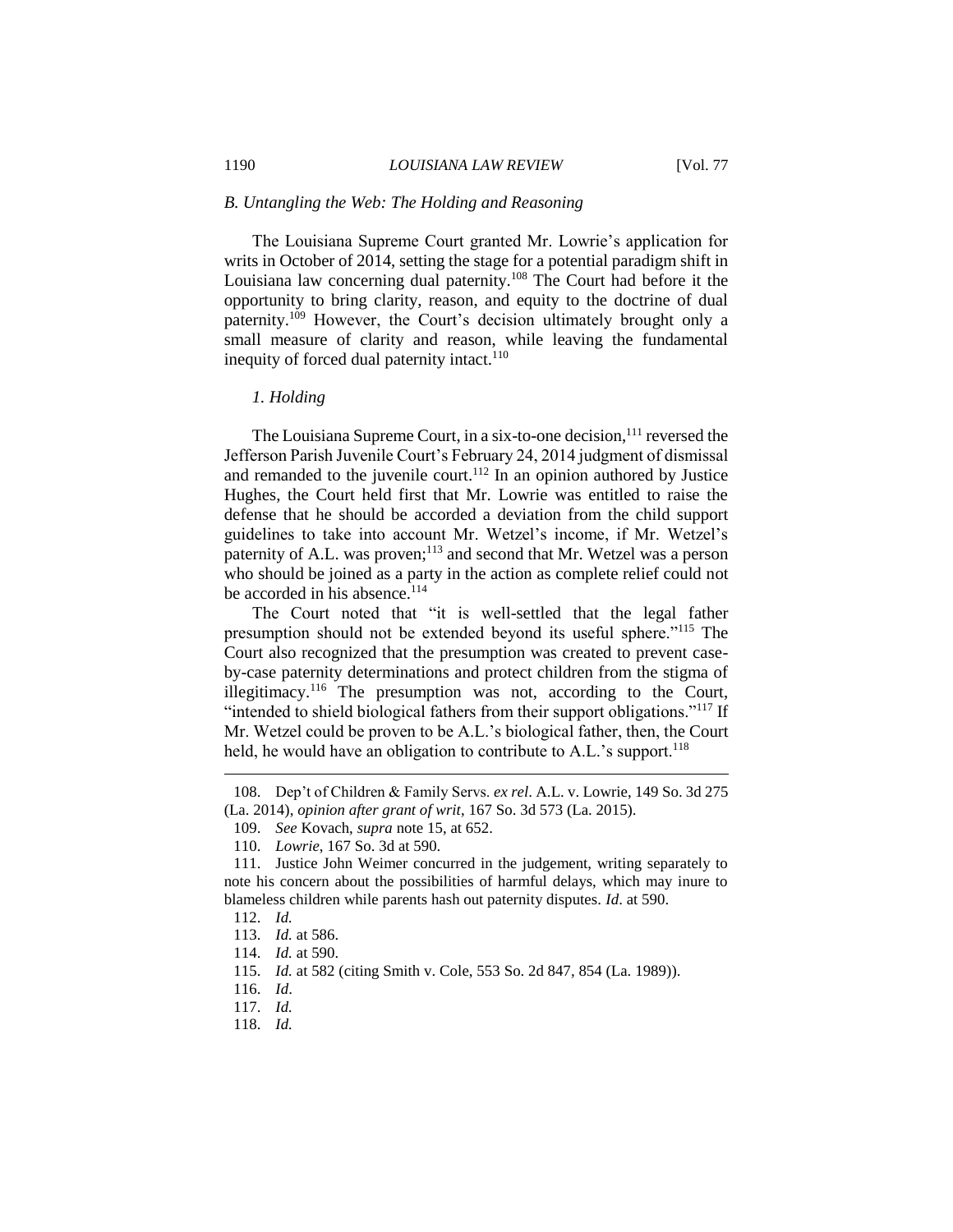#### *2. Reasoning*

In reviewing the jurisprudence, the Court acknowledged that lower courts in Louisiana had imposed child support obligations on biological fathers in the past even when the children had a legally presumed father.<sup>119</sup> In the Court's view, it was clear that existing law provided procedures for determining an alleged biological father's paternity and his due contribution to that child's support, and that these types of determinations were in accord with "express legislative policy."<sup>120</sup> Therefore, the Court concluded that Mr. Lowrie's defense that he should have received a deviation in the mechanical application of the child support guidelines, taking into account Mr. Wetzel's income, should not have been summarily dismissed.<sup>121</sup>

The Court rejected the State's argument that courts should refrain from allowing legal fathers in dual paternity situations to assert defenses that require joinder of an alleged biological father due to the potential for causing delays in establishing support orders.<sup>122</sup> The State asserted two reasons that the defense should not be allowed.<sup>123</sup> First, the State argued that allowing such defenses would result in delays in the award of support and in the cases of subsequent modifications of support orders.<sup>124</sup> Second, the State asserted that allowing such defenses would "open[] the door" for any presumed father being sued for child support to erroneously allege that some other man was the biological father, just so that his income would be considered in the child support calculation.<sup>125</sup> The Court held that the directives found in Civil Code articles  $240$  and  $241$ ,  $126$  which state that fathers must provide support for their illegitimate children in need, should prevail over any case management concerns that the State had.<sup>127</sup> The Court also noted that the sanctions provided for in Louisiana Code of Civil Procedure article 863 for the filing of unsubstantiated and frivolous claims would serve as a deterrent for the kind of activity that the State was concerned about.<sup>128</sup> Furthermore, the Court held that in the instant case

119. *Id.*

- 120. *Id.* at 585.
- 121. *Id.*
- 122. *Id.* at 585–86.
- 123. *Id.* at 586.
- 124. *Id.*
- 125. *Id.*
- 126. LA. CIV. CODE arts. 240, 241 (2015).
- 127. *Lowrie*, 167 So. 3d at 586.
- 128. *Id*.; *see also* LA. CODE CIV. PROC. art. 863 (2015).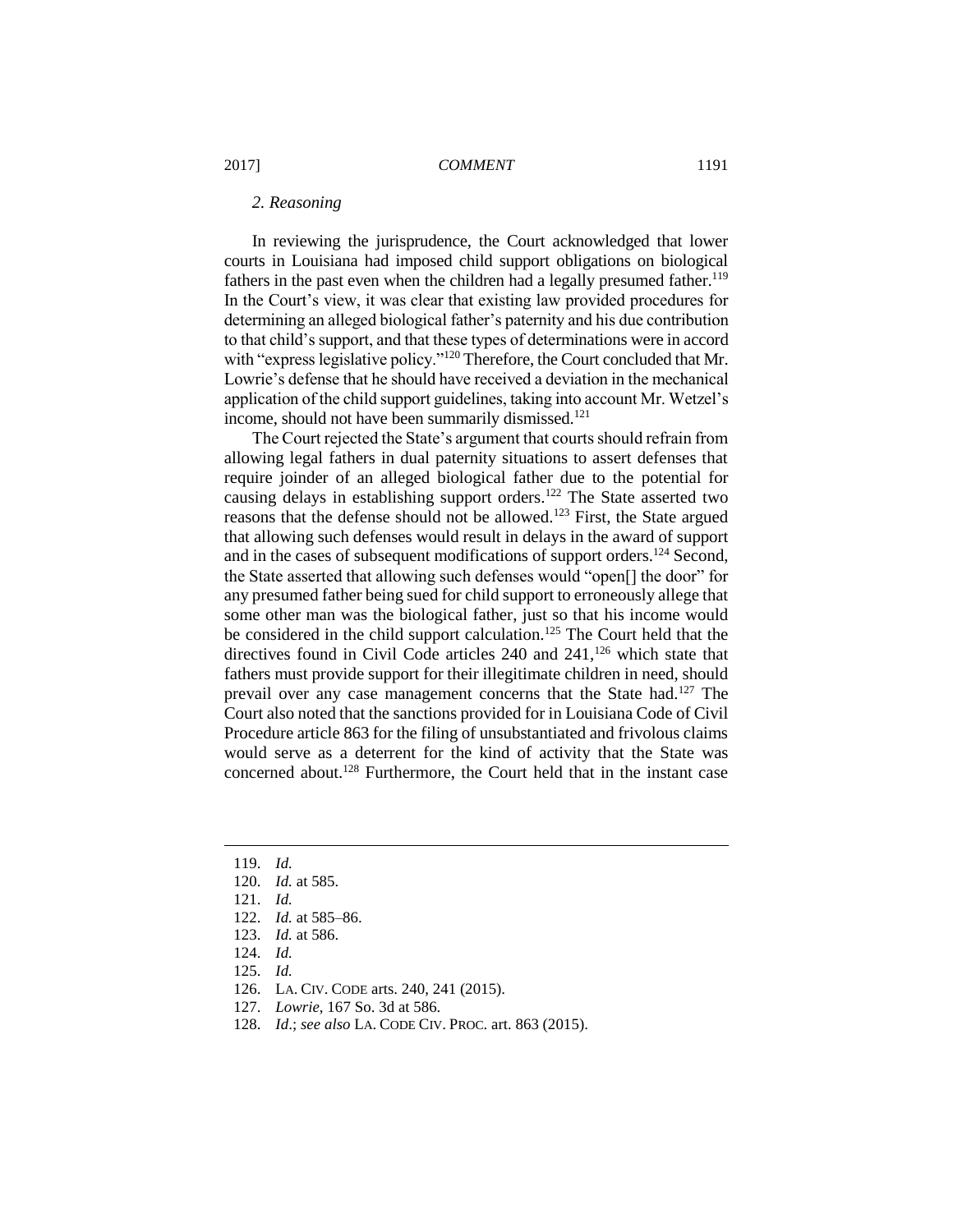"the mother's admissions and the biological father's DNA test results clearly provide a good faith basis for Mr. Lowrie's pleadings."<sup>129</sup>

Addressing Mr. Lowrie's assertion that Mr. Wetzel was a necessary party who should be joined as a defendant, the Court held that if Mr. Lowrie could establish Mr. Wetzel's biological paternity of A.L. at trial, then the joinder of Mr. Wetzel would be necessary.<sup>130</sup> The Court reasoned that if Mr. Wetzel was proven to be A.L.'s biological father, he would owe a legal duty of support to A.L. and that this support obligation would have an effect on the calculation of Mr. Lowrie's support obligation.<sup>131</sup> The matter, therefore, could not be fully resolved without Mr. Wetzel's joinder, making him, by definition, a necessary party. $132$ 

The Court rejected the State's argument that DCFS policy prohibits enforcement actions against alleged biological fathers when the mother has not named the biological father on her application for support services, as was the situation in the instant case.<sup>133</sup> The Court held that the statutory law governing child support overrode the agency's internal policies and customs.<sup>134</sup> It stated in its decision that "regulations promulgated by an agency may not exceed the authorization delegated by the legislature."<sup>135</sup> Administrative agencies may only assert and exercise their delegated authority to further the ends that the legislature was pursuing through its delegation of power to the agency.<sup>136</sup> The Court noted that "[t]he openended discretion to choose ends is the essence of legislative power."<sup>137</sup>

The Court further noted that "it is this power that the legislative body possesses, but its agents lack."<sup>138</sup> The Court determined that it was in the best interest of children in "necessitous circumstances" to have their tie to their biological fathers legally recognized, as this recognition of biological paternity results in the biological father being obligated to contribute support.<sup>139</sup> According to the Court, the State had an additional interest in

<sup>129.</sup> *Lowrie*, 167 So. 3d at 586.

<sup>130.</sup> *Id.* at 587. The Second Circuit Court of Appeal of Louisiana has previously held that the presumed father of a child was an indispensable party in an action by a biological father to establish his paternity. Ebey v. Harvill, 647 So. 2d 461 (La. Ct. App. 1994).

<sup>131.</sup> *Lowrie*, 167 So. 3d at 587.

<sup>132.</sup> *Id.*

<sup>133.</sup> *Id.*

<sup>134.</sup> *Id.*

<sup>135.</sup> *Id.*

<sup>136.</sup> *Id.* at 587–88.

<sup>137.</sup> *Id.* at 588 (citing State v. Alfonso, 753 So. 2d 156, 161–62 (La. 1999)).

<sup>138.</sup> *Id.*

<sup>139.</sup> *Id.* (citing Smith v. Cole, 553 So. 2d 847, 854 (La. 1999)).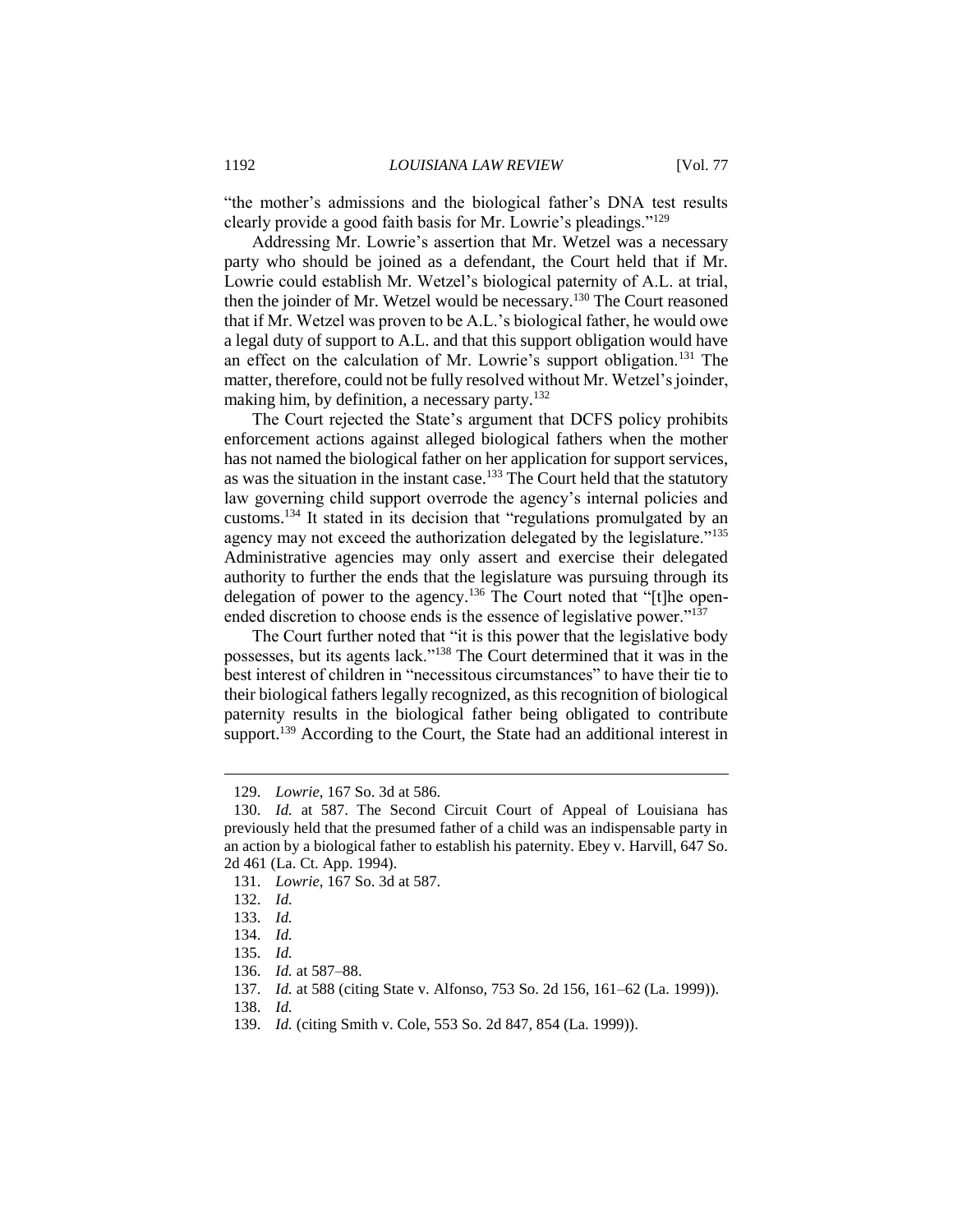determining biological paternity in situations, such as the instant one, where the child was receiving services from the state, as this determination would help to relieve the financial burden of providing these services placed "upon the public fisc."<sup>140</sup> The statutory provisions granting DCFS authority to enforce child support obligates DCFS to act in the child's best interest, including filiating that child to a biological parent who can thereafter be compelled to provide child support. $141$  Therefore, the DCFS "policy" of not pursuing action against biological fathers where the mother has not named them actually contravened the law and was therefore unenforceable.<sup>142</sup> The Court's decision made it clear that both the biological and legal fathers in a dual paternity situation need to be part of the child support calculus, but left the remainder of the dual paternity problem unsolved.

## III. CUCKOOS AND CUCKOLDS: THE PROBLEM OF FORCED DUAL PATERNITY

After the *Lowrie* decision, biological fathers must now be joined as necessary parties; their income is also to be considered when making child support determinations in dual paternity situations. However, many questions still remain regarding how, in practice, the biological father's income is to be considered when making child support determinations. Furthermore, the fundamental inequity of dual paternity, which makes a presumed father financially responsible for the children of his wife's infidelity against his will when a biological father has been identified, remains unresolved.

## *A. Procedural Uncertainty Continues*

Although the Louisiana Supreme Court made it clear in *Lowrie* that a biological father in a dual paternity situation is a party who should be joined in the proceeding, and that his income should be considered in making the final support determinations, the Court did not provide any guidance to lower courts as to exactly how the income should be considered.<sup>143</sup> Without a formula or a framework for making these decisions, lower courts will continue, as they did before the *Lowrie* decision, to make haphazard and ad hoc determinations, leading to inconsistent child support determinations

140. *Id.* 

- 141. *Id.* at 589.
- 142. *Id.*
- 143. *Id.*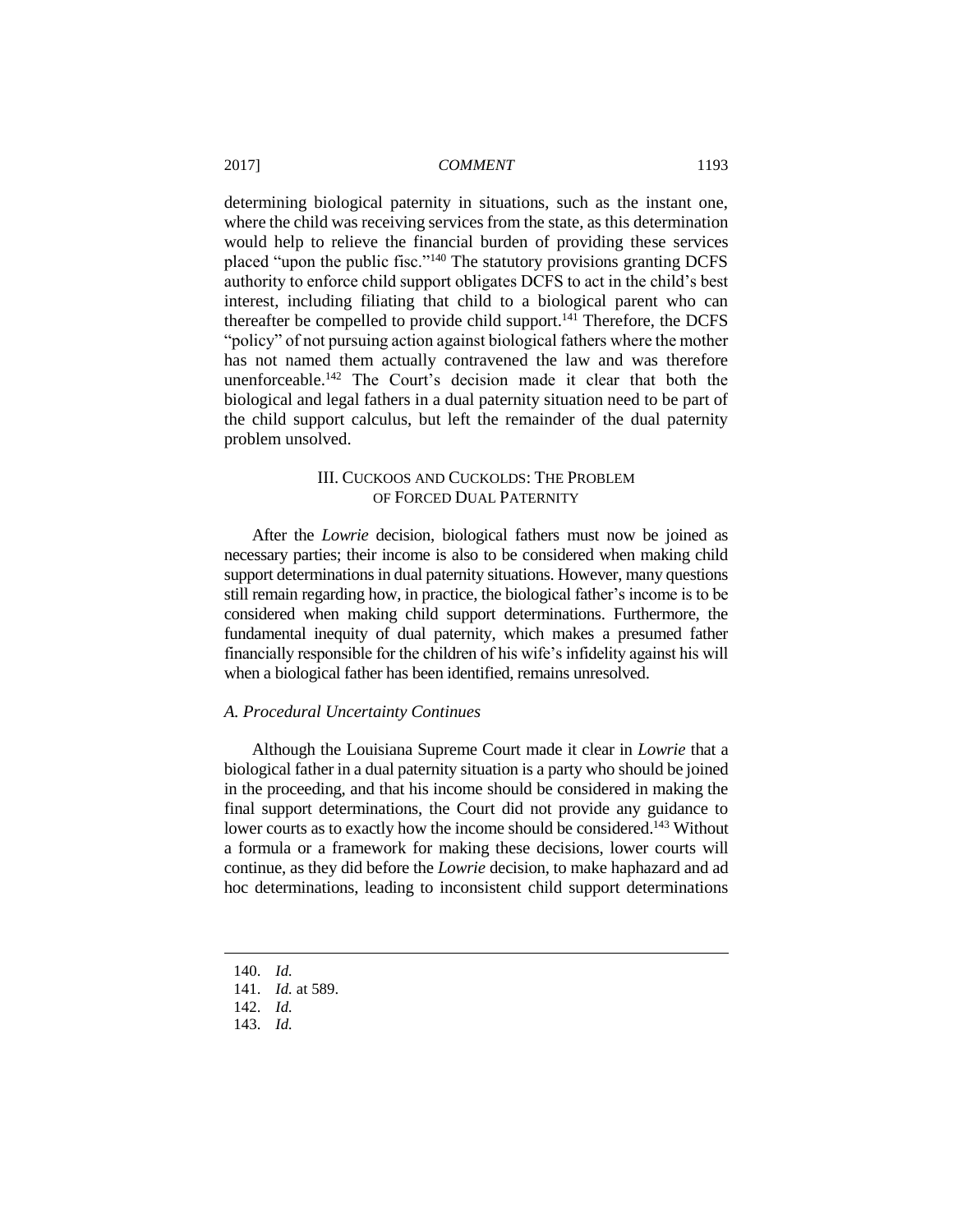across the state.<sup>144</sup> This creates a serious problem because consistency in child support awards is critical to Louisiana's child support regime.<sup>145</sup>

Legislation is the "solemn expression of [the] legislative will"<sup>146</sup> and must be "applied and interpreted in a manner that is logical and consistent with the presumed fair purpose and intention the Legislature had in enacting it."<sup>147</sup> The express legislative intent in establishing the child support guidelines was to establish uniformity in child support awards.<sup>148</sup> The child support guidelines were in fact established in response to federal legislation mandating the establishment of such guidelines by states to promote, in part, uniformity among awards.<sup>149</sup>

Child support in Louisiana is to be awarded based upon the need of the child and the ability of the parents to provide support.<sup>150</sup> Louisiana provides strict guidelines for courts to use when making child support determinations.<sup>151</sup> These guidelines are intended to equitably appropriate the support of a child between that child's parents in an efficient, consistent, and adequate manner.<sup>152</sup> The guidelines explicitly provide for the manner in which courts are to determine the need and income of the parties, providing worksheets for utilizing this information in the determination of child support awards.<sup>153</sup> If these mathematical formulas are followed, theoretically, similarly situated parents and children will receive identical support awards. It is a rebuttable presumption that the amount of support determined by the guidelines is the proper amount of

- 151. LA. REV. STAT. §§ 9:315–9:315.20 (2017).
- 152. Walden v. Walden, 835 So. 2d 513, 520 (La. Ct. App. 2002).
- 153. LA. REV. STAT. §§ 9:315–9:315.20.

<sup>144.</sup> *See, e.g.*, Dep't of Social Servs. v. Williams, 605 So. 2d 7 (La. Ct. App. 1992); Dep't. of Social Servs. *ex rel.* Munson v. Washington, 747 So. 2d 1245 (La. Ct. App. 1999); State *ex rel*. Wilson v. Wilson, 855 So. 2d 913 (La. Ct. App. 1992); Fontenot v. Thierry, 422 So. 2d 586 (La. Ct. App. 1982); J.M.Y. v. R.R., 1 So. 3d 725 (La. Ct. App. 2008); Starks v. Powell, 552 So. 2d 609 (La. Ct. App. 1989); Jones v. Rodrigue, 771 So. 2d 275 (La. Ct. App. 2000).

<sup>145.</sup> Sue Nations, *Louisiana's Child Support Guidelines: A Preliminary Analysis*, 50 LA. L. REV. 1057, 1058 (1990).

<sup>146.</sup> LA. CIV. CODE art. 2 (2017); Cat's Meow, Inc. v. City of New Orleans, 720 So. 2d 1186, 1198 (La. 1998).

<sup>147.</sup> Sultana Corp. v. Jewelers Mut. Ins. Co., 860 So. 2d 1112, 1116 (La. 2003) (citing *In re* Succession of Boyter, 756 So. 2d 1122, 1129 (La. 2000)).

<sup>148.</sup> KATHERINE SHAW SPAHT & JOHN RANDALL TRAHAN, FAMILY LAW IN LOUISIANA 327 (1st ed. 2009).

<sup>149.</sup> Katherine Shaw Spaht, *The ICS of the 2001 Louisiana Child Support Guidelines: Economics and Power*, 62 LA. L. REV. 709, 721 (2002) [hereinafter *The ICS of the 2001 Louisiana Child Support Guidelines*].

<sup>150.</sup> LA. CIV. CODE art. 141.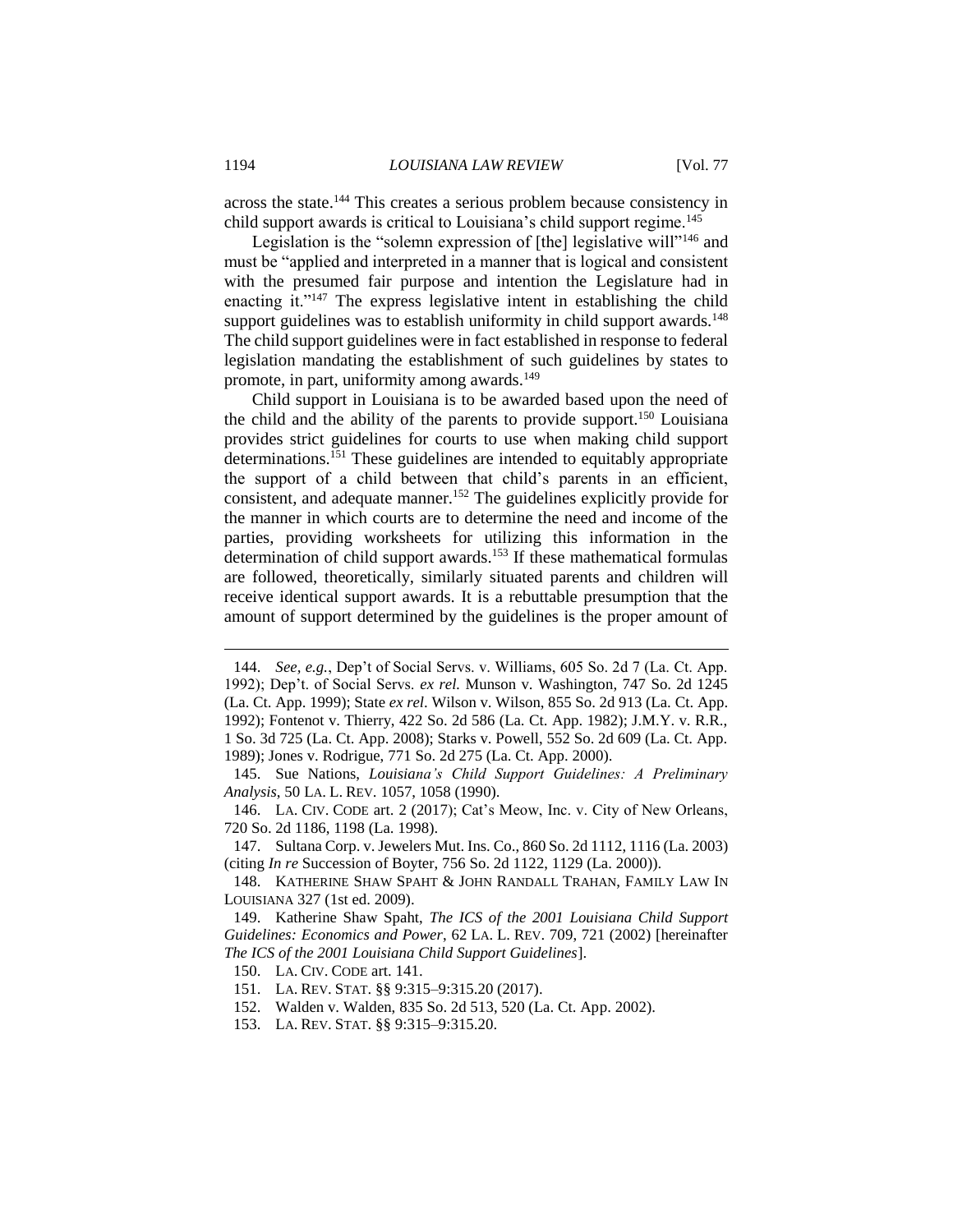support,<sup>154</sup> and courts may only deviate from the guidelines "if their application would not be in the best interest of the child or would be inequitable to the parties."<sup>155</sup>

Louisiana's child support statutes do not contain a worksheet for dual paternity situations or any guidance as to how to deviate from the worksheets in these situations. The *Lowrie* decision is similarly silent in regard to how this deviation from the guidelines should be accomplished. Without guidance as to a method for making deviations in a legal father's support obligation to take into account a biological father's income, hearing officers and courts are likely to attempt to do so in any number of different ways. Any of the various methods that could be employed would undoubtedly result in varying child support awards, which would lead to a lack of uniformity, thereby frustrating one of the primary legislative goals.<sup>156</sup>

Furthermore, a lack of uniform results would also, in some instances, undermine the primary purpose of the child support guidelines, which is to provide for the best interest of children in need.<sup>157</sup> If child support determinations vary for similarly situated children, one child will inevitably be receiving less in support than his similarly situated counterpart, leaving that child not only under-supported, but also inequitably treated. The best interests of a child are clearly not served by receiving less in support than another child in similar circumstances, nor will the interests of Louisiana be served, as the burden for providing for the under-supported child will undoubtedly fall on the shoulders of the state. Unless some clarity as to proper procedure in dual paternity situations is provided by the legislature or the judiciary, the child support regime of Louisiana will remain broken and unfair for the innocent children caught up in situations of their parents' making. However, even if the legislature were to amend the child support guidelines to account for dual paternity situations, the inequity at the heart of dual paternity would still remain because even if the legal father's support obligation is reduced because of the contribution of the biological father, at the end of the day the legal father is still financially on the hook for a child who is both not his and is the product of his former wife's infidelity.

<sup>154.</sup> *Id.* § 9:315.1(A).

<sup>155.</sup> *Id.* § 9:315.1(B).

<sup>156.</sup> Nations, *supra* note 145, at 1058.

<sup>157.</sup> LA. REV. STAT. § 9:315.1; *see also* LA. CIV. CODE art. 141 (2017); Lisa Rogers Trammell, *A Lawyer's Guide to Expedited Child Support Enforcement*, 44 LA. B.J. 20, 24 (1996) ("As in all child support matters, the overriding policy of the state in support enforcement is to represent the best interests of the child.").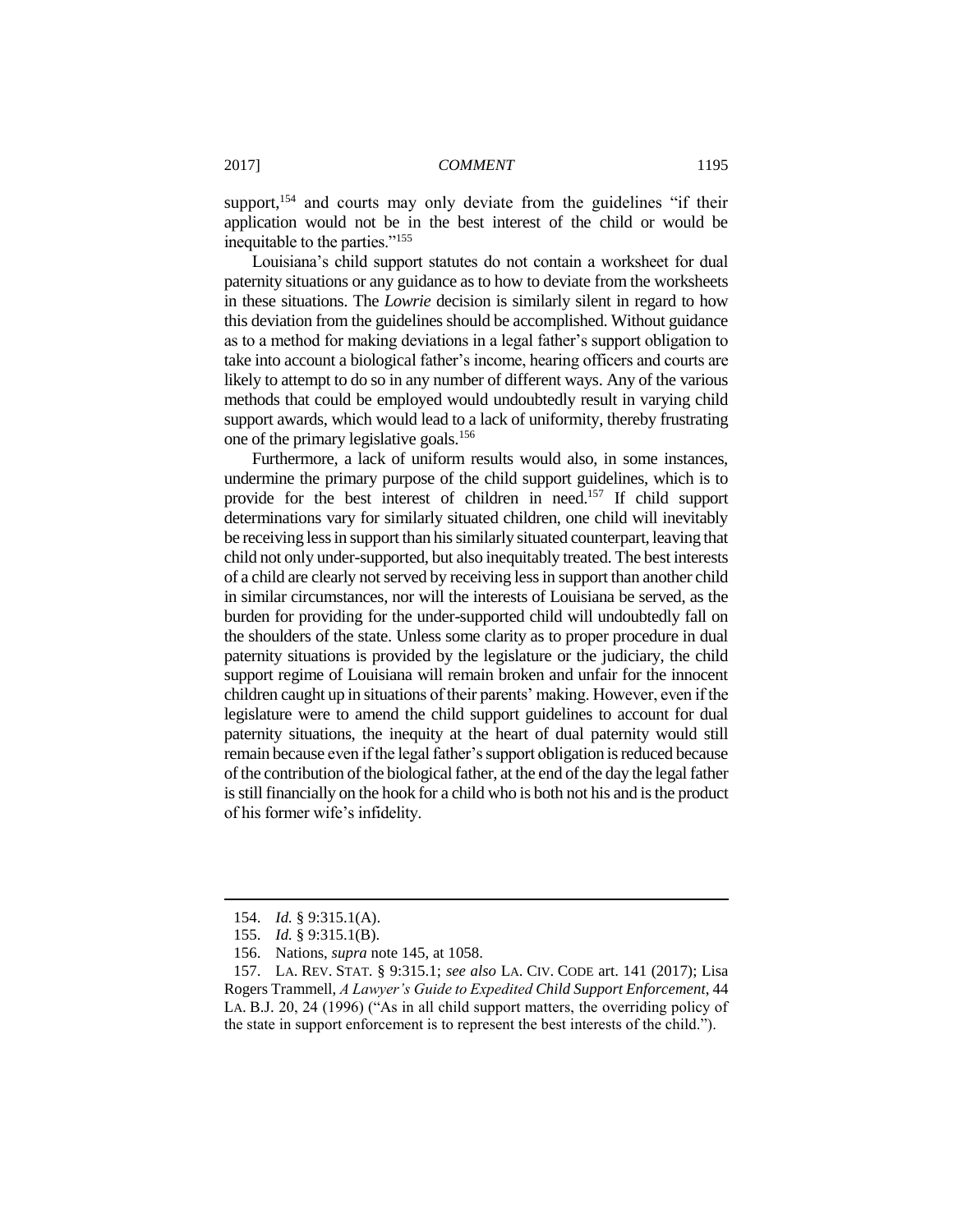#### *B. Fundamental Unfairness*

In application, the doctrine of dual paternity often has "the end result . . . [of forcing] a bitter and confused man to care for and support a child that is the product of his ex-wife's adultery."<sup>158</sup> What results is not a maintained family unit, but rather enforced dysfunction,<sup>159</sup> in which a child is stuck in the middle of a contentious relationship among three adults. Even if the biological father's income is considered in such a way as to reduce the legal father's monetary support obligation, he is still on the financial "hook" for a child who is not biologically his, until that child reaches the age of majority.<sup>160</sup> The legal father will be subject to not only income assignment,<sup>161</sup> but if he fails or refuses to pay, he may be subject to suspension of a professional license<sup>162</sup> or punishment for contempt of court, which can include incarceration.<sup>163</sup> The state will effectively hover over the legal father, as the cuckoo does the purloined nest,  $164$  threatening him with dire consequences if he does not continue to support the child who he had no part in creating. This kind of forced dual paternity and the inequity and confusion that arise from it can be solved only by legislative action aimed at preventing it from occurring in the first place.

## IV. TWO BIRDS WITH ONE STONE: SOLVING THE DUAL PATERNITY PROBLEM

The most effective way to resolve the uncertainty of forced dual paternity and its fundamental unfairness is to modify the laws that give rise to this unfortunate situation and prevent it from occurring in the first place. The legislature could solve the problem of forced dual paternity by

 $\overline{a}$ 

163. LA. CODE CIV. PROC. art. 224 (2017); LA. REV. STAT. § 13:4611 (courts may punish those adjudged guilty of contempt with a fine or imprisonment).

<sup>158.</sup> Kovach, *supra* note 15, at 680.

<sup>159.</sup> *Id.*

<sup>160.</sup> This support obligation could possibly extend for the child's life in cases where the child is in need of lifetime support due to infirmity.

<sup>161.</sup> LA.REV. STAT. § 9:303. Louisiana law provides for child support to be taken directly from a payor's paycheck through income assignment, unless certain criteria are met. *Id*. Income assignment requires participation by the payor's employer, which could lead to the further embarrassment and shaming of a legal father in a dual paternity situation. *Child Support Enforcement: Employer's Resource Guide*, DEP'T OF CHILD & FAM. SERVS., http://www.dss.state.la.us/index.cfm?md=pagebuilder& tmp=home&nid=156&pnid=150&pid=225 [https://perma.cc/3BKN-6D8S] (last visited Feb. 3, 2017).

<sup>162.</sup> *See* LA. REV. STAT. §§ 9:315.30, 9:315.40.

<sup>164.</sup> Schulze-Hagen, *supra* note 2, at 1.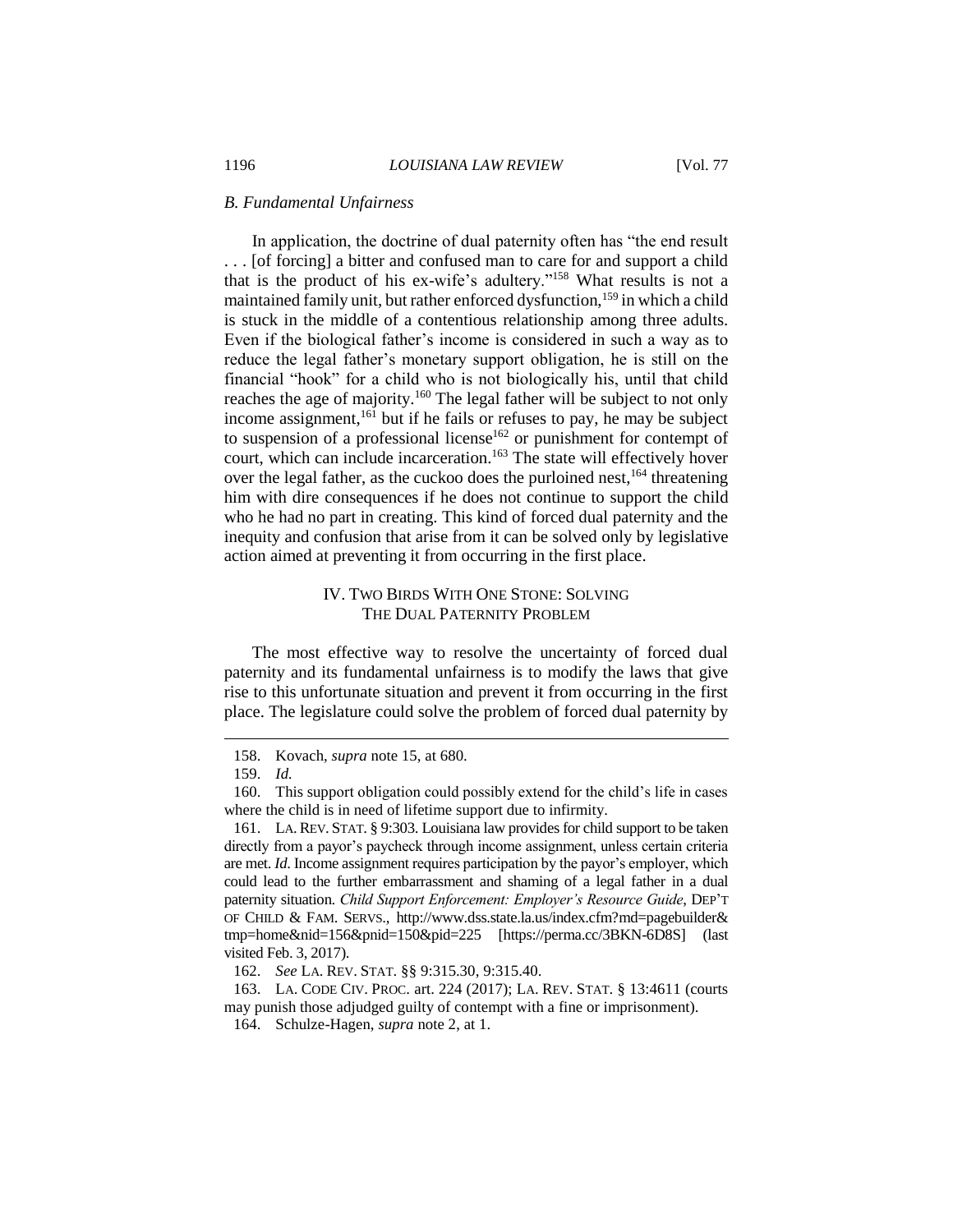either abolishing the marital presumption of paternity that gives rise to dual paternity or modifying the prescriptive period associated with the disavowal action. Although both of these legislative actions would solve the problem of forced dual paternity, modifying the prescriptive period is the preferable choice as it represents a middle position between the oftenconflicting goals of the state and the mixed emotions of the parties involved. Modification of the prescriptive period would serve to prevent the vast majority of dual paternity situations from arising while also mitigating some of the financial and emotional harms that a disavowal action could cause the child, and other parties, involved. Such a modification would prevent presumed fathers from being forced against their will to support children who are not biologically theirs, while allowing presumed fathers who wish to maintain their filiation with, and their obligation to support, children for whom they have assumed a parental role to do so.

#### *A. Legislative Abandonment of the Presumption of Paternity*

Abandoning the marital presumption of paternity is one way to solve the dual paternity problem.<sup>165</sup> The state could replace this method of establishing filiation with an intent-based method of filiation.<sup>166</sup> This method would not only solve the problem of dual paternity by eliminating forced fatherhood arising from the marital presumption of paternity, but would also be better adapted to the social and scientific changes which have occurred in our society.<sup>167</sup> However, abandonment of the presumption, though it would be effective at resolving the problem of dual paternity, would create other issues and problems of an arguably equally troubling nature.

An intent-based model of filiation assigns parenthood to the persons who "actively assume[] a parental role in a child's life, regardless of marital status or genetic connection."<sup>168</sup> The intent-based model "reflects

<sup>165.</sup> LA. CIV. CODE art. 185 (2017).

<sup>166.</sup> An intention-based method of filiation would assign parentage to those parties who manifested an intent to parent the child. For a discussion of such a model see Yehezkel Margalit, *Intentional Parenthood: A Solution to the Plight of Same-Sex Partners Striving for Legal Recognition As Parents*, 12 WHITTIER J. CHILD & FAM. ADVOC. 39 (2013).

<sup>167.</sup> Natalie Angier, *The Changing American Family*, N.Y. TIMES (Nov. 25, 2013), http://www.nytimes.com/2013/11/26/health/families.html?page\_wanted  $=$ all $\&$ r=0 [https://perma.cc/TP33-VEKT].

<sup>168.</sup> T. Vernon Drew, *Conceiving the Father: An Ethicist's Approach to Paternity Disestablishment*, DEL. LAW., Spring 2006, at 18, 19.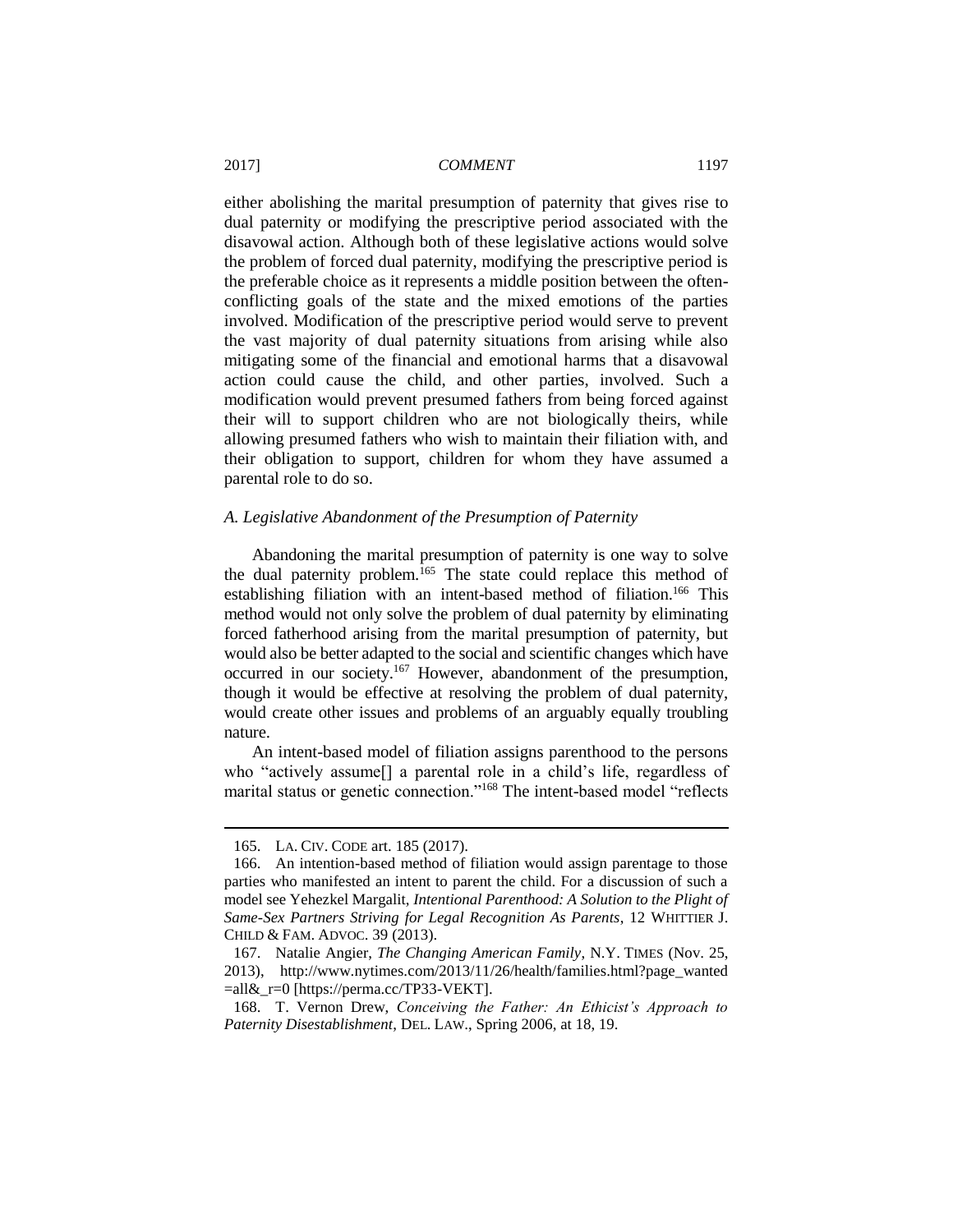the understanding that a child's best interests may be better served by assigning paternity to the [person] most willing and able to care for the child."<sup>169</sup> This alternative model of filiation focuses on volitional choice, manifested by an expression of intent, or by actions demonstrating intent to parent.<sup>170</sup> This approach would best serve the needs of children and families in Louisiana because it abandons the archaic notions underlying the current approach to determining filiation and is flexible in that it allows for changing parental roles over time. It is similar to a contract-based theory of filiation.<sup>171</sup> In an age of fluid and blended family structures, flexibility in the legal parenthood would be of great benefit to the families of Louisiana. Under an intent-based model for assigning filiation, no longer would a child and the husband of the child's mother at the child's birth be forever legally linked against one, or both, of their wills as the model assigns paternity to the man most willing and able to care for the child. An intent-based approach would best account for the emotional health of children, as "[a] parent who intends to take care of a child will also better provide for the emotional security of a child."<sup>172</sup>

Additionally, the intent-based model removes the focus on gender and genetic connection that is inherent in both the traditional and genetic models, thereby allowing for greater freedom for same-sex couples to establish stable and legally recognized family structures.<sup>173</sup> Providing for the establishment of parenthood by intent has, long before the *Obergefell v. Hodges* decision,<sup>174</sup> been suggested as a way to legitimize the parental relationship of same-sex parents to their non-biological children.<sup>175</sup>

However, an intent-based filiation model would represent a radical departure from the current law in Louisiana and would require wideranging changes throughout the rest of the state family law regime. Furthermore, an intent-based model of filiation may not be constitutionally permissible given the United States Supreme Court's decision in *Troxel v. Granville*, holding that parents have a fundamental right, protected by the Fourteenth Amendment, to make decisions regarding the care and custody

<sup>169.</sup> *Id.*

<sup>170.</sup> Julie Shapiro, *Counting from One: Replacing the Marital Presumption with a Presumption of Sole Parentage*, 20 AM. U. J. GENDER SOC. POL'Y & L. 509, 516 (2012).

<sup>171.</sup> Drew, *supra* note 168, at 18–19.

<sup>172.</sup> Munonyedi Ugbode, *Who's Your Daddy?: Why the Presumption of Legitimacy Should Be Abandoned in Vermont*, 34 VT. L. REV. 683, 706 (2010).

<sup>173.</sup> Margalit, *supra* note 166, at 42–44.

<sup>174.</sup> 135 S. Ct. 2584 (2015).

<sup>175.</sup> *See, e.g.*, Melanie B. Jacobs, *Applying Intent-Based Parentage Principles to Nonlegal Lesbian Coparents*, 25 N. ILL. U. L. REV. 433 (2005).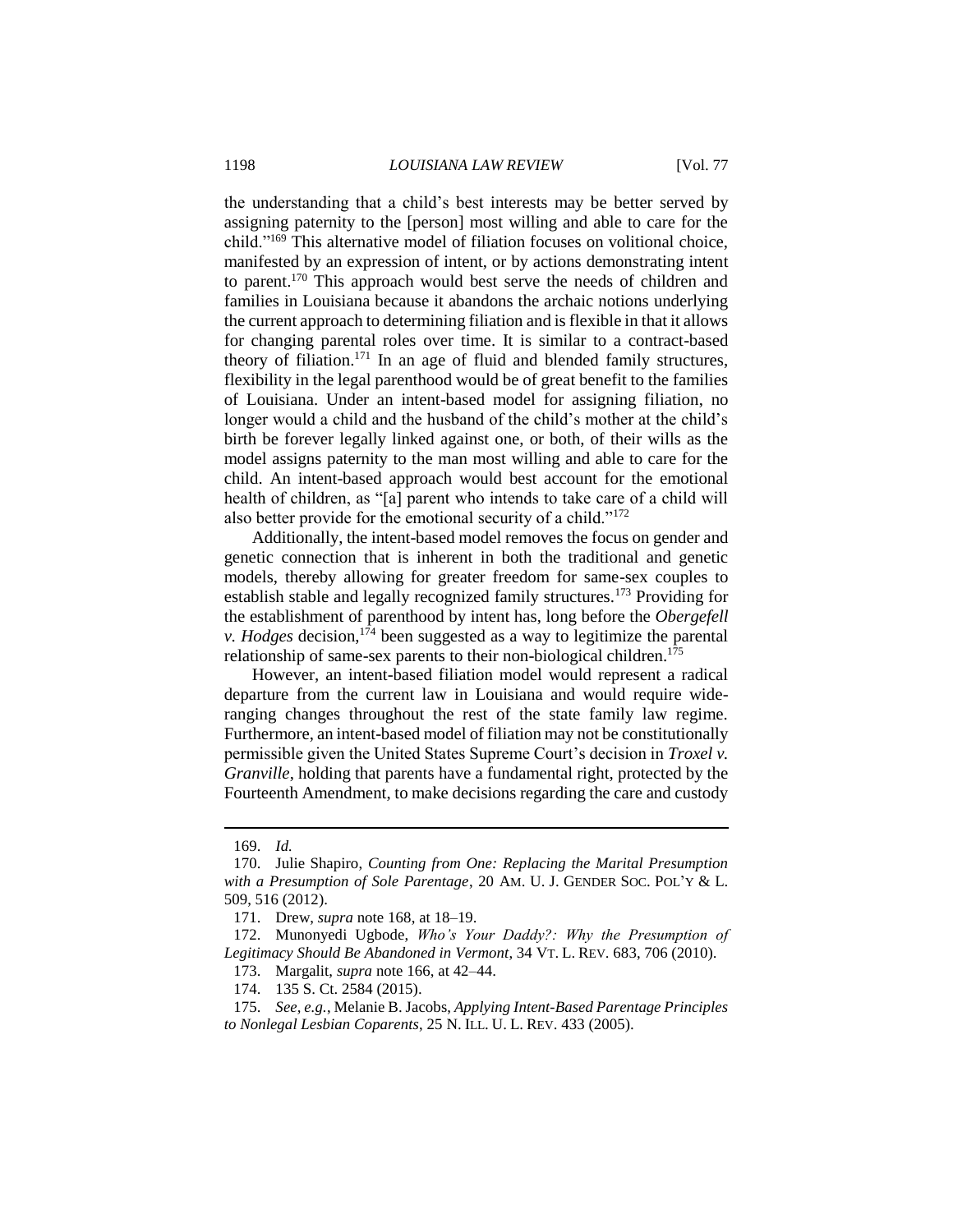of their children.<sup>176</sup> Some may also see such a change as devaluing the marital relationship because the change would remove the marital relationship of the parents from the determination of their children's parentage.

The most troubling issue with an intent-based model of filiation is the possibility that there could be a child whom no father<sup>177</sup> expresses the intent to parent. This could lead to situations where a child was left fatherless and possibly without needed support. Clearly it would not be in the best interest of a child to rely on a single parent for support, nor would it be in the best interest of the state, as it would likely have to provide services to the child lacking adequate support.<sup>178</sup> Such a radical paradigm shift in Louisiana's law of filiation is unlikely to occur given the current climate of the legislature<sup>179</sup> and may potentially raise more issues than it resolves.<sup>180</sup> Such a change is also inadvisable given the existence of a simpler, less radical solution to the dual paternity problem. Although as society and technology continue to progress and intent plays an everincreasing role in the ordering of family relationships it may make more sense to remold Louisiana's family law regime along intent-based lines, now is not that time and the problem of dual paternity does not necessitate such a solution.

#### *B. Statutory Abolition of Dual Paternity*

A potential solution to the confusion dual paternity creates would be the abolition of the doctrine through a modification of the pertinent articles of the Louisiana Civil Code. If the father's action to establish paternity<sup>181</sup> and the child's action to establish paternity<sup>182</sup> were modified to prohibit an establishment of paternity when that child is already presumed to be the child of another man, dual paternity would effectively be abolished.

<sup>176.</sup> Troxel v. Granville, 530 U.S. 57, 66 (2000).

<sup>177.</sup> In the same-sex context, this parent need not necessarily be a "father," only a second parent who expresses the intent to parent.

<sup>178.</sup> *See* Steve Hargreaves, *Deadbeat Parents Cost Taxpayers \$53 Billion*, CNN (Nov. 5, 2012), http://money.cnn.com/2012/11/05/news/economy/unpaidchild-support/ [https://perma.cc/T3BZ-HR7S].

<sup>179.</sup> *See, e.g*., Julia O'Donoghue, *Louisiana House Votes 27-67 to Keep Unconstitutional Anti-Sodomy Law on the Books*, TIMES-PICAYUNE (Apr. 15, 2014), http://www.nola.com/politics/index.ssf/2014/04/post\_558.html [https://perma.cc/DY V5-WX94].

<sup>180.</sup> *See* discussion *supra* Part IV.A.

<sup>181.</sup> LA. CIV. CODE art. 198 (2017).

<sup>182.</sup> *Id.* art. 197.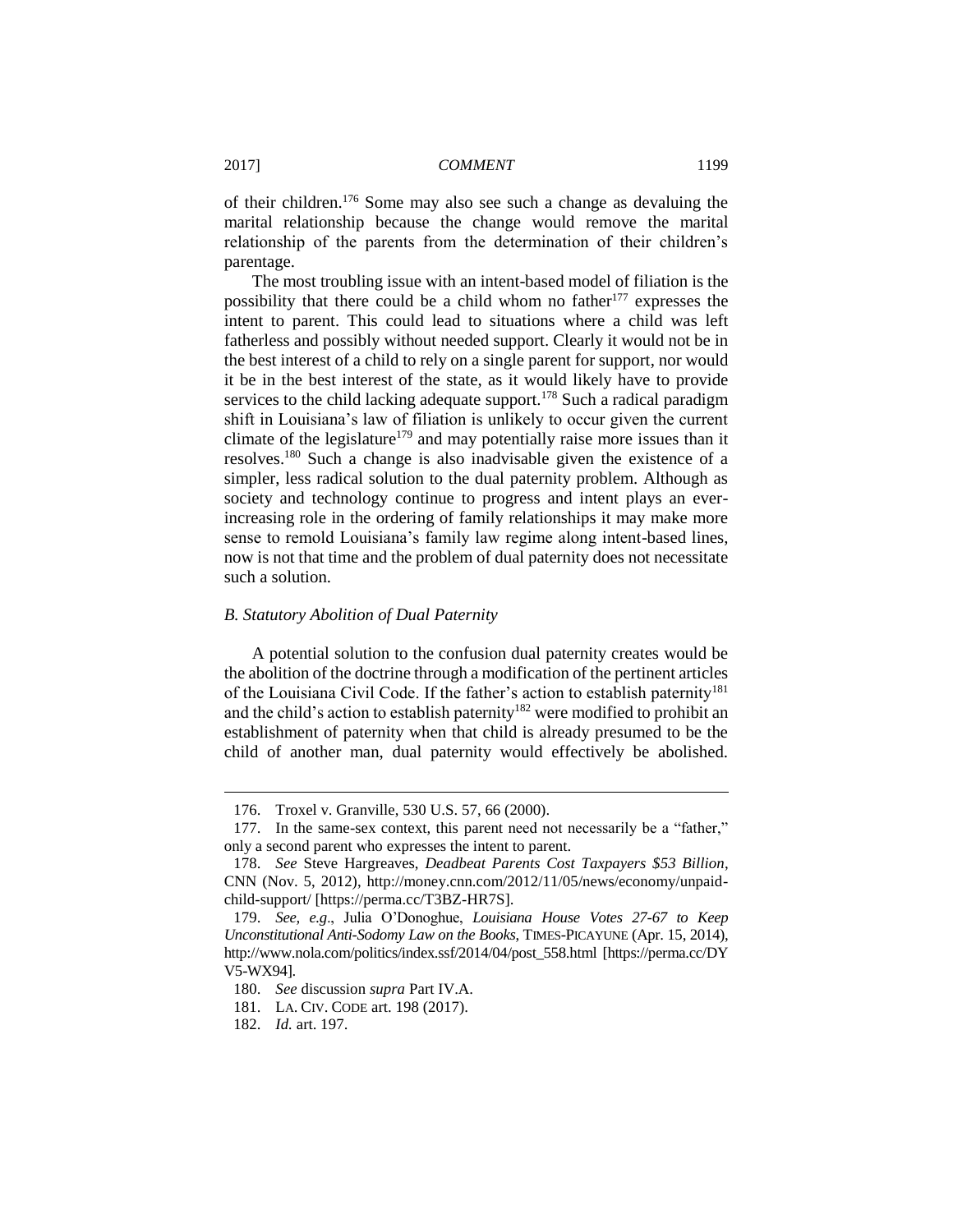However, though this type of legislative change would end dual paternity, it would not end the inequity underlying the doctrine, namely the obligations forced upon the legal father against his will. If dual paternity were abolished by the legislature in such a manner, legal fathers would be perpetually obligated to support the children of their former wife's adultery without being able to raise the issue of the paternity of the child's true biological father, as it would no longer be permissible. Although the confusion surrounding dual paternity would be "solved," the inequities foisted upon the legal father would be increased and made concrete.

Another modification of the Code that could theoretically solve the problem of dual paternity would be to make biological paternity, when proven, legally "trump" and effectively override legal paternity created through the marital presumption. This would theoretically resolve the confusion surrounding the doctrine and prevent a presumed father from being forced to support children who are not his biologically, but would have its own serious and negative consequences. Such a modification would prevent any legal father, even one who may have served in a paternal role for the child for an extended number of years, from maintaining any legal relationship with that child $183$  once a biological father had been identified, even if he wished to do so. Allowing biological paternity to "trump" legal paternity could serve to effectively break-up existing, healthy father–child relationships. Additionally, such a change could be seen to be devaluing the marital relationship in the same manner as intent-based filiation. Finally, such a biology-focused approach to filiation could have negative ramifications for same-sex and heterosexual couples who resort to surrogacy to have children, as the third party who contributed the genetic material to the surrogacy arrangement would possess potential parental rights in the child that could "trump" any parental rights afforded to the couple by their marriage. This sort of change would cause more confusion and uncertainty than exists in the law currently, effectively replacing the problem of dual paternity with a myriad of other problems.

Legislative abolition of dual paternity seems like a simple solution to the problem of dual paternity, but it is, in reality, merely a path to different problems. The most effective way to solve the dual paternity problem, while limiting the potential problems which may arise, is through a more subtle modification to the Civil Code articles on paternal filiation, namely a modification of the prescriptive periods contained in the articles. This solution would largely solve the problem of dual paternity while also

<sup>183.</sup> The only method available would be adoption, which is expensive, complex, and beyond the scope of this Comment.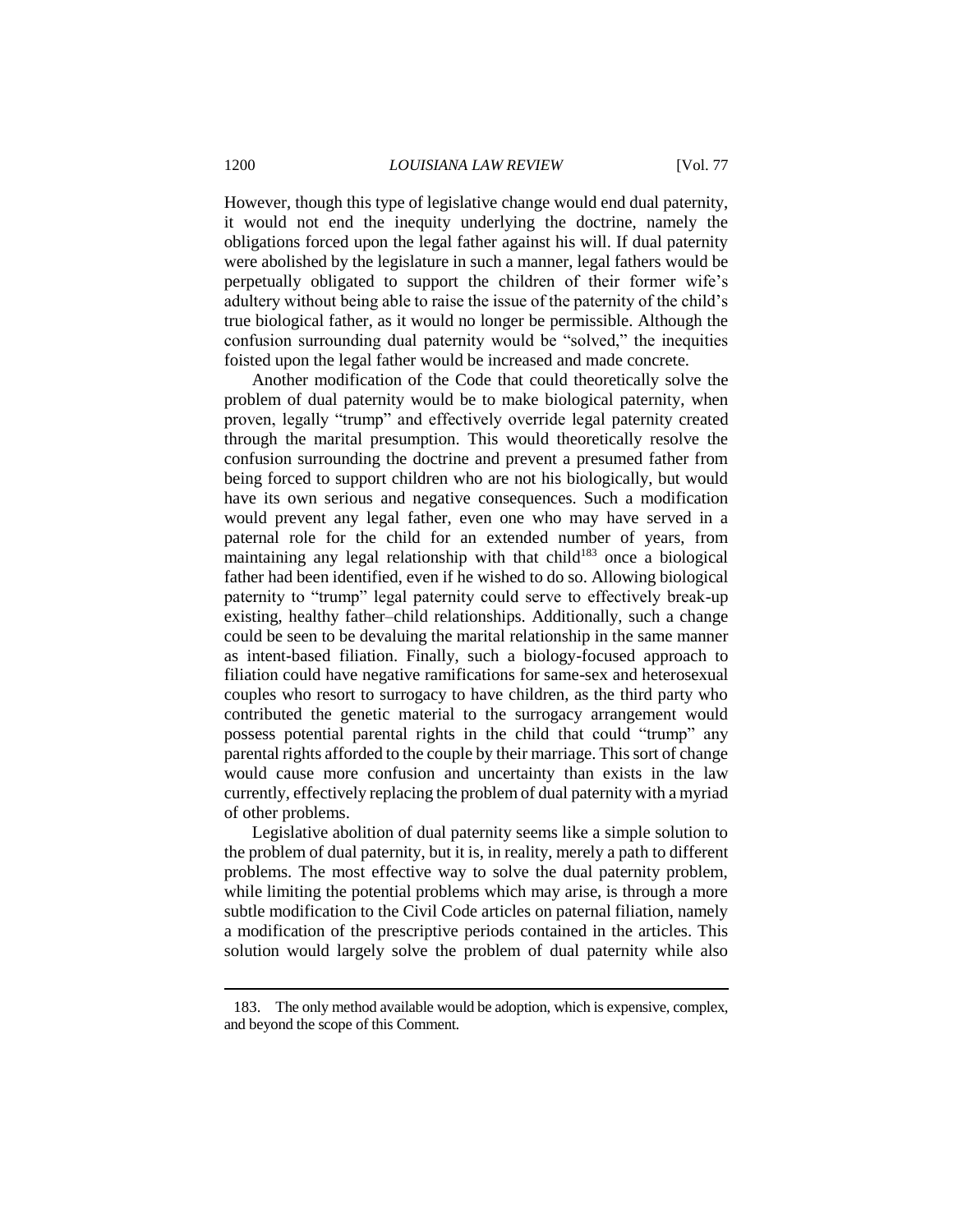balancing the competing and often-conflicting interests of all of the parties involved.

#### *C. Modifying Prescription for Disavowal*

A less radical approach to solving the problem of dual paternity would be a modification of the prescriptive period for disavowal actions. Currently, a husband has a short one-year window from the birth of his wife's child to seek disavowal.<sup>184</sup> This short prescriptive period is the cause of almost all dual paternity situations, and a slight modification to this period could effectively solve the majority of the dual paternity problem.

#### *1. Changing the "Trigger"*

One modification that could solve the problem would be to change the event that begins the tolling of the prescriptive clock for disavowal actions. Currently, prescription begins to run on the disavowal action in Louisiana when the father learns or should have learned of the birth.<sup>185</sup> However, the husband may have no reason to suspect that the child is not his within the first year of the child's life. If the husband has no reason to suspect his wife's infidelity, and the newborn child does not possess features that are radically different than his own, there may be no reason for the husband to suspect his paternity in the first year of the child's life. This prescription regime effectively leaves husbands whose suspicions arise on the 366th day of the child's life out of luck, as prescription has run on their action.

The triggering event for prescription could be changed from when the husband "learn[ed] or should have learned" of the child's birth<sup>186</sup> to when the husband learned or should have learned of information that would reasonably cause him to suspect his paternity.<sup>187</sup> This change would allow more trusting husbands, whose suspicions did not arise until after the first year, an opportunity to seek disavowal if they timely sought it, and would eliminate the vast majority of dual paternity situations. This would also allow legal fathers who did not wish to disavow the child to remain filiated to the child. However, there are significant practical problems with such a change. It would be difficult, if not impossible, to exactly determine when the husband began to suspect his paternity, as a mental impression

<sup>184.</sup> LA. CIV. CODE art. 189 (2015).

<sup>185.</sup> *Id.*

<sup>186.</sup> *Id.*

<sup>187.</sup> Other jurisdictions currently apply such a prescriptive rule. *See, e.g*., 750 ILL. COMP. STAT. ANN. 45/8 (West 2016); P.R. LAWS ANN. tit. 31, § 465 (2016).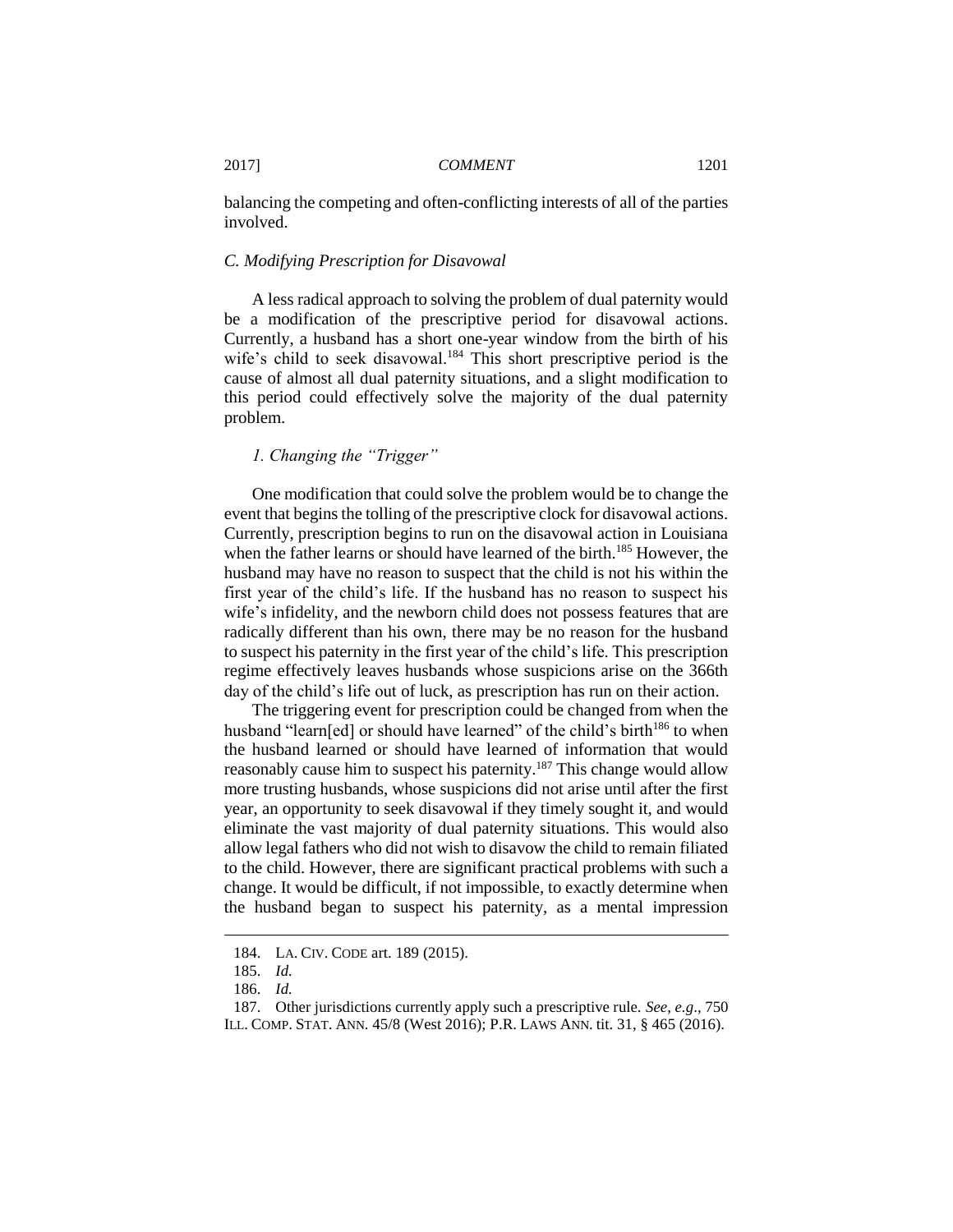produces no physical evidence.<sup>188</sup> Furthermore, the husband in such a situation would clearly have an incentive to lie, adding more deception and uncertainty into an already confused situation.

## *2. Making Disavowal Imprescriptible*

Alternatively, the liberative prescription for disavowal actions could be removed altogether, thereby eliminating all instances of forced dual paternity,<sup>189</sup> or lengthened considerably, thereby eliminating most of such instances. Louisiana currently has the most restrictive prescriptive period of any state in this sort of action, and the presumption of paternity is considered the "strongest presumption in the law" of Louisiana.<sup>190</sup> In other jurisdictions, the action to disavow paternity by a presumed father, or its equivalent in that state, commonly prescribes at the child's attainment of majority or a few years after majority.<sup>191</sup> Some states go even further, making the action by the presumed father to disavow a child imprescriptible.<sup>192</sup> If Louisiana were to make the disavowal action imprescriptible or lengthen the prescriptive period to the attainment of the age of majority of the child, it would

<sup>188.</sup> It is certainly true that, under the doctrine of *contra non valentem*, Louisiana law currently applies a similar standard to the commencement and running of prescription in tort actions. *See* Watters v. Dep't of Soc. Servs., 102 So. 3d 118 (La. Ct. App. 2012), *writ denied*, 99 So. 3d 32 (La. 2012).

<sup>189.</sup> The qualifier "forced" is used here as it would be foreseeable that some husbands, having assumed a parental role in the child's life, may not seek disavowal even if able as they may wish to continue a relationship with the child. 190. LA. CIV. CODE art. 185 cmt. b (2017) (first citing Tannehill v. Tannehill, 261 So. 2d 619 (La. 1972); and then citing Williams v. Williams, 87 So. 2d 707 (La. 1956)) ("The presumption that the husband of the mother is the father of the child has been referred to as the strongest presumption in the law.").

<sup>191.</sup> *See, e.g.*, 750 ILL. COMP. STAT. ANN. 45/8 (West 2016) ("[b]arred if brought later than 2 years after the child reaches the age of majority"); IOWA CODE ANN. § 600B.41A (West 2016); KY. REV. STAT. ANN. § 406.031 (West 2017) (within 18 years after birth); NEV. REV. STAT. ANN. § 126.081 (West 2016) ("An action brought under this chapter to declare the existence or nonexistence of the father and child relationship is not barred until 3 years after the child reaches the age of majority."); OHIO REV. CODE ANN. § 3111.05 (West 2016) (five years after the child reaches 18); WIS. STAT. ANN. § 893.88 (2017) ("within 19 years of the date of the birth of the child") (explaining that an action must be filed prior to child reaching majority).

<sup>192.</sup> *See, e.g.*, MO. ANN. STAT. § 210.828 (West 2016); MONT. CODE ANN. § 40-6-108 (West 2017); ALA. CODE § 26-17-606 (2017); UTAH CODE ANN. § 78B-15-607 (West 2016) (may be raised by the presumed father at any time prior to filing an action for divorce).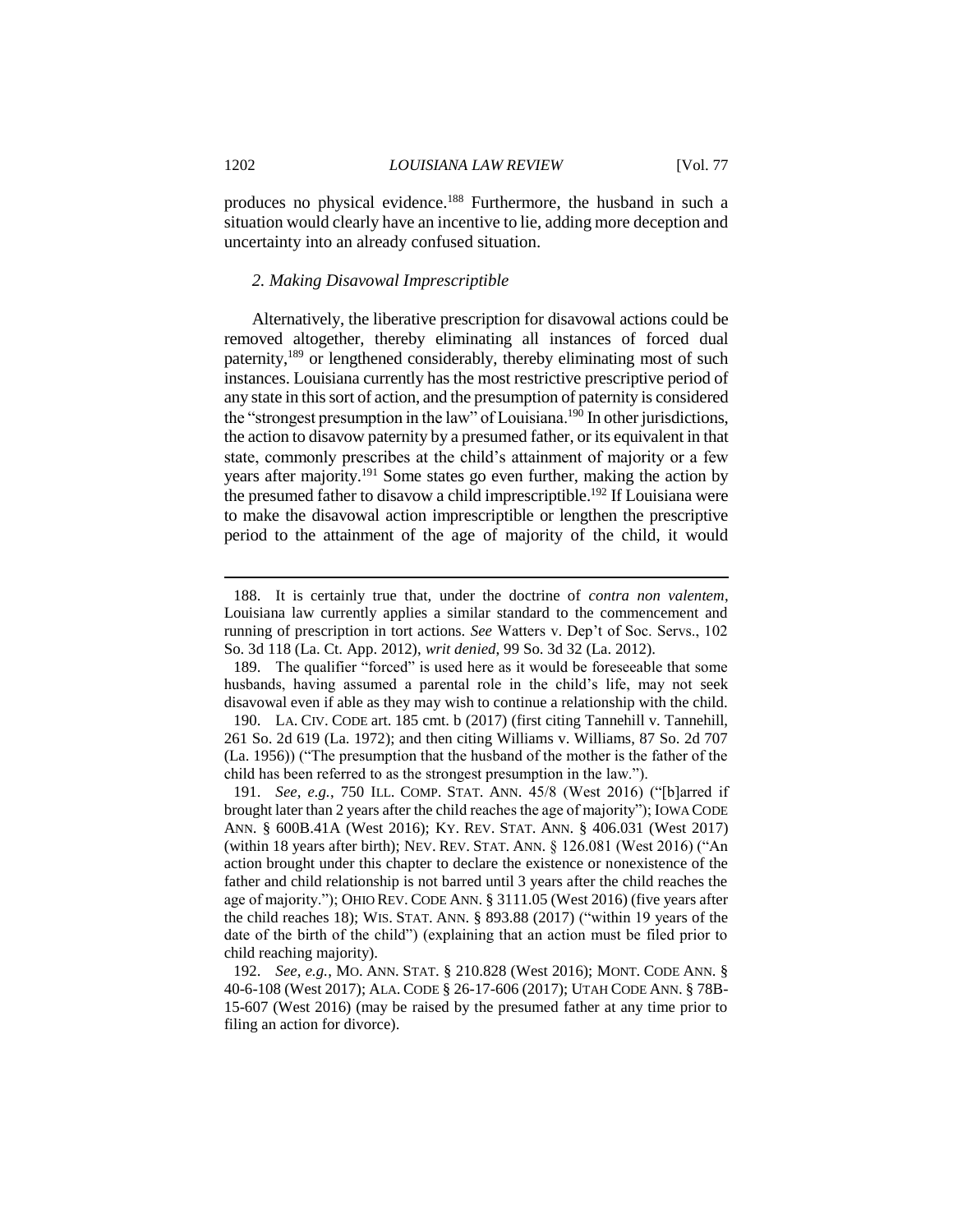effectively solve the support aspect of the dual paternity problem.<sup>193</sup> Presumed fathers would thus be allowed, if they wished, to disavow minor children who they discovered were not biologically theirs at any time up until majority or beyond. However, such a change is not advisable and could have serious negative consequences for the child at the center of the action.

Both changing the "trigger" on the prescriptive clock and making disavowal imprescriptible may open the door for persons who had fulfilled the parental role for years, possibly decades, to attempt to disavow paternity. Imagine, for example, the harm that would be done to family harmony, and the psychological wellbeing of all involved, by a disavowal action being filed by a husband against his adult children. Imagine the even greater harm done to a child beyond the "tender years," who is capable of discernment, if disavowed by a man whom he had recognized all his life as his father. Both of these "solutions" may also lead to children who are legally "fatherless" and thereby denied support that they may desperately need. Such a result would not be in the best interest of the child and would contravene settled public policy.

The issue of "fatherless" children could, perhaps, be resolved by permitting disavowal by a presumed father only if and when a biological father was identified and confirmed. Such a change would prevent a presumed father from disavowing his presumed child, and thereby ending his support obligation to the child, until the child's biological father could be made responsible. This change would prevent a child from losing necessary support as the obligation would be transferred from the legal father to the biological father, though the amount of support may vary depending upon differences in income between the two men. Furthermore, this solution would take into account the child's need for support while placing the financial burden on the proper party.<sup>194</sup> However, this may still lead to situations in which a father who has assumed a parental role in a child's life for a number of years, to the point that he is recognized by both the child and the community as the child's father, will be able to successfully disavow the paternity of the child if he can identify a

<sup>193.</sup> If such a change were to be made, provisions would have to be put into place for those instances where a child, because of disability or other reasons, requires support beyond majority. *Id*.

<sup>194.</sup> Of interest, but beyond the scope of this Comment, are the possible delictual theories of recovery that a former legal father may have for child support payments previously made. *See* Joana L. Grossman, *When Your Daddy Is Not Really Your Daddy: A Man Successfully Sues His Ex-Wife for Paternity Fraud Damages*, JUSTIA: VERDICT (Oct. 16, 2012), https://verdict.justia.com/2012/10/16/when-yourdaddy-is-not-really-your-daddy [https://perma.cc/65CM-FPXM]. *See also* Gallo v. Gallo, 861 So. 2d 168 (La. 2003).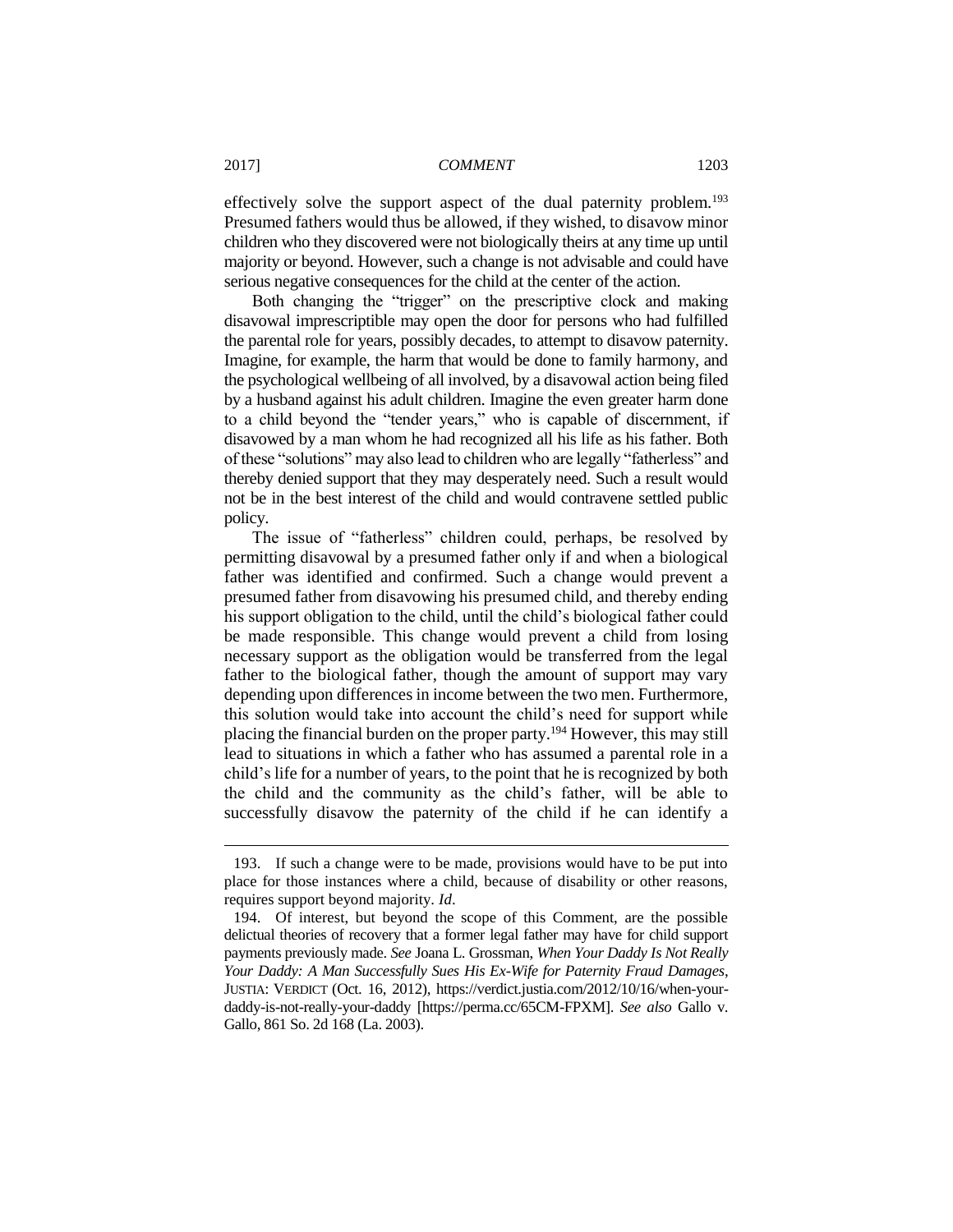biological father. The emotional, social, and psychological impact that the pursuit of such an action would have on a child who is intellectually capable of understanding what is occurring would likely be devastating whether or not the action were successful. A better balance between possible inequity suffered by a legal father and the best interest of children should be reached in resolving the problem of dual paternity.

#### *3. A Peremptive Solution*

A fairer, more equitable solution to the problem of dual paternity would be to abandon the current prescriptive limit governing disavowal actions<sup>195</sup> and replace it with something akin to the peremptive period for the father's action to establish paternity when the child is presumed to be the child of another man.<sup>196</sup> Currently, Louisiana Civil Code article 198 provides that if a child is presumed to be the child of another man, a father must institute an action to establish his paternity of the child within one year from the day of the birth of the child, unless the mother of the child deceived the father in bad faith regarding his paternity, in which instance he has one year from when he "knew or should have known of his paternity, or within ten years from the day of the birth of the child, whichever first occurs."<sup>197</sup> If the disavowal action were subject to a similar peremptive period, with an extension for bad-faith deception on the part of the mother and a ten-years-from-birth outward limit, most dual paternity issues would be resolvable without any great harm or inequity being suffered by any party involved.<sup>198</sup> As a further protection against the possibility of fatherless children, in adapting this peremptive period to the disavowal action the legislature should add a further restriction prohibiting the bringing of a disavowal action unless or until a biological father has been identified and can be made legally responsible for the child. This change would result in the resolution of the dual paternity problem without necessitating a complete overhaul of Louisiana's family law regime.

Furthermore, and very importantly, such a change would allow a legal father an opportunity to make a decision regarding whether he wanted to continue in a parental role with his presumed child. Currently, the law provides no opportunity for choice, forcing presumed fathers to remain

<sup>195.</sup> LA. CIV. CODE art. 185 (2017).

<sup>196.</sup> *Id.* art. 198.

<sup>197.</sup> *Id.*

<sup>198.</sup> Such an extension for bad-faith deception and fraud is the approach taken by a number of other states. *See, e.g.*, S.D. CODIFIED LAWS § 25-8-59 (2017) (extension of 60 days from the creation of presumption except in cases where there are allegations of fraud, duress, or material mistake of fact).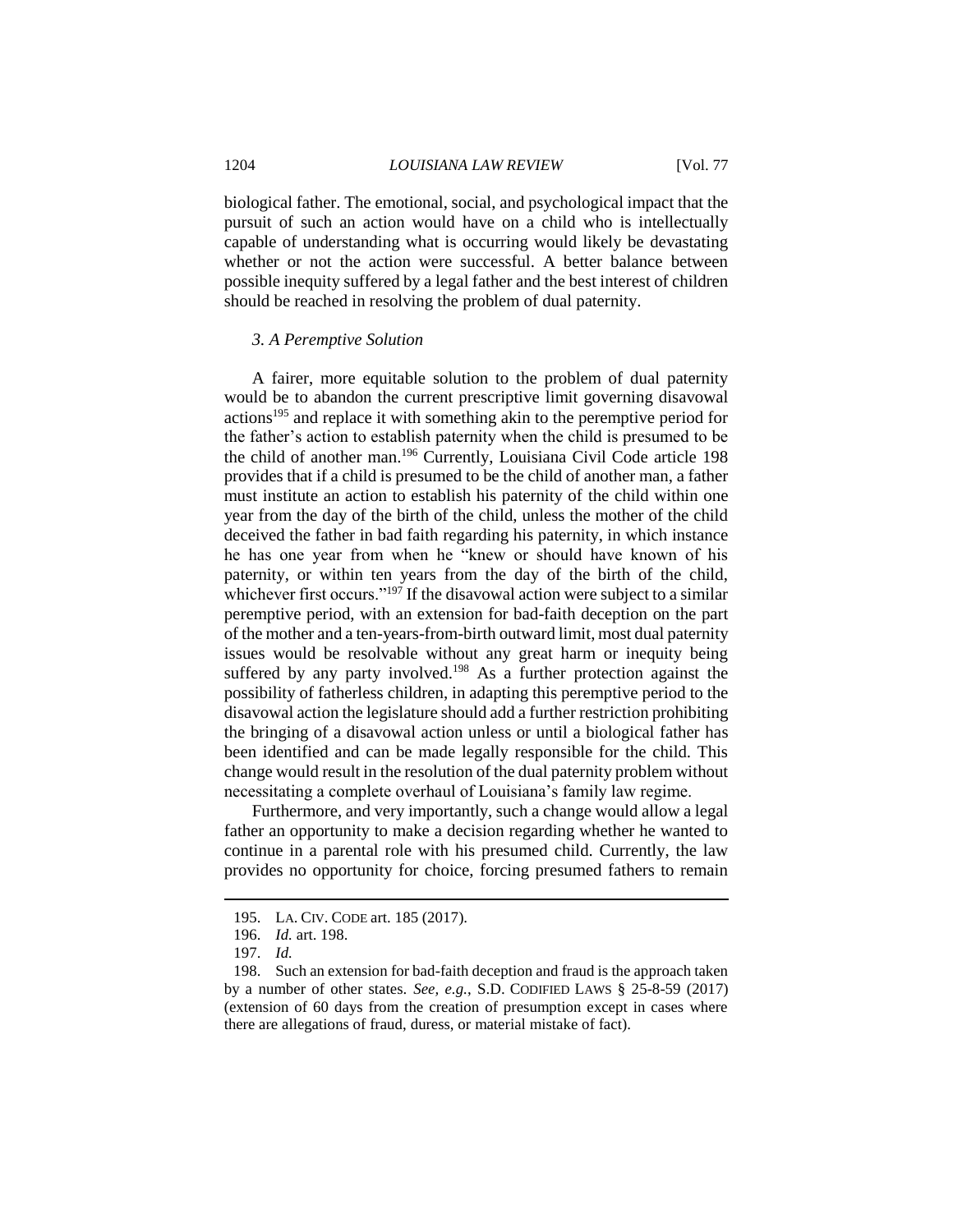legally connected to, and therefore obligated to, children who are not biologically their own. Such a change would not, however, force a legal father to pursue a disavowal action if he did not wish to do so and would not allow his legally, and socially, established fatherhood to be trumped by the biological paternity of another man who may have little to no connection to the child. Such a change would actually allow the presumed father the opportunity to forever establish his filiation by his conscious choice to allow the peremptive period to run. If the legislature were to make this relatively minor modification to the law of paternal filiation, children would not be left fatherless and without support, and presumed fathers would not be forced into a continuing paternal role unless they chose to do so of their own free will.

#### **CONCLUSION**

Every month, ex-husbands across Louisiana are forced to write checks for child support payments to their ex-wives for the support of children that are the biological progeny of another man.<sup>199</sup> These legal fathers must suffer this financial burden or be faced with penalties, including imprisonment.<sup>200</sup> This inequity should not be tolerated. Louisiana should amend its law to solve the problem of dual paternity once and for all rather than chipping away at the doctrine slowly through judicial decisionmaking. Although the need to address this problem is great, the interest and needs of innocent children must also be considered and protected. The problem of forced dual paternity requires a solution that will result in no man being forced, against his will, into dual paternity and no child being left without needed support. The modifications proposed to Civil Code article 185 present such a solution. The modifications would both remove the inequity and harm forced upon the legal father while also ensuring that children are not left fatherless and therefore without much-needed financial support. By making this change, Louisiana will be placing its law in line with the majority of other jurisdictions and the family law regime of Louisiana will more closely align with the social and legal realities of the state and country. When the hour has been struck, the wooden cuckoo retreats into the clock and the door closes behind him. The hour has now struck, and it is time to slam the door on forced dual paternity.

<sup>199.</sup> *See Child Support Enforcement SFY 2015-2016: Cases - Obligations - Paternities*, DEPT. OF CHILD & FAM. SERVS., (last visited Feb. 3, 2017), http://www.dcfs.louisiana.gov/assets/docs/searchable/OFS/Statistics/Stats15-16/CSE /fy1516\_SES\_Cases.pdf [https://perma.cc/U5PQ-4NS6].

<sup>200.</sup> LA. REV. STAT. § 13:4611 (2017) (punishment for contempt of court).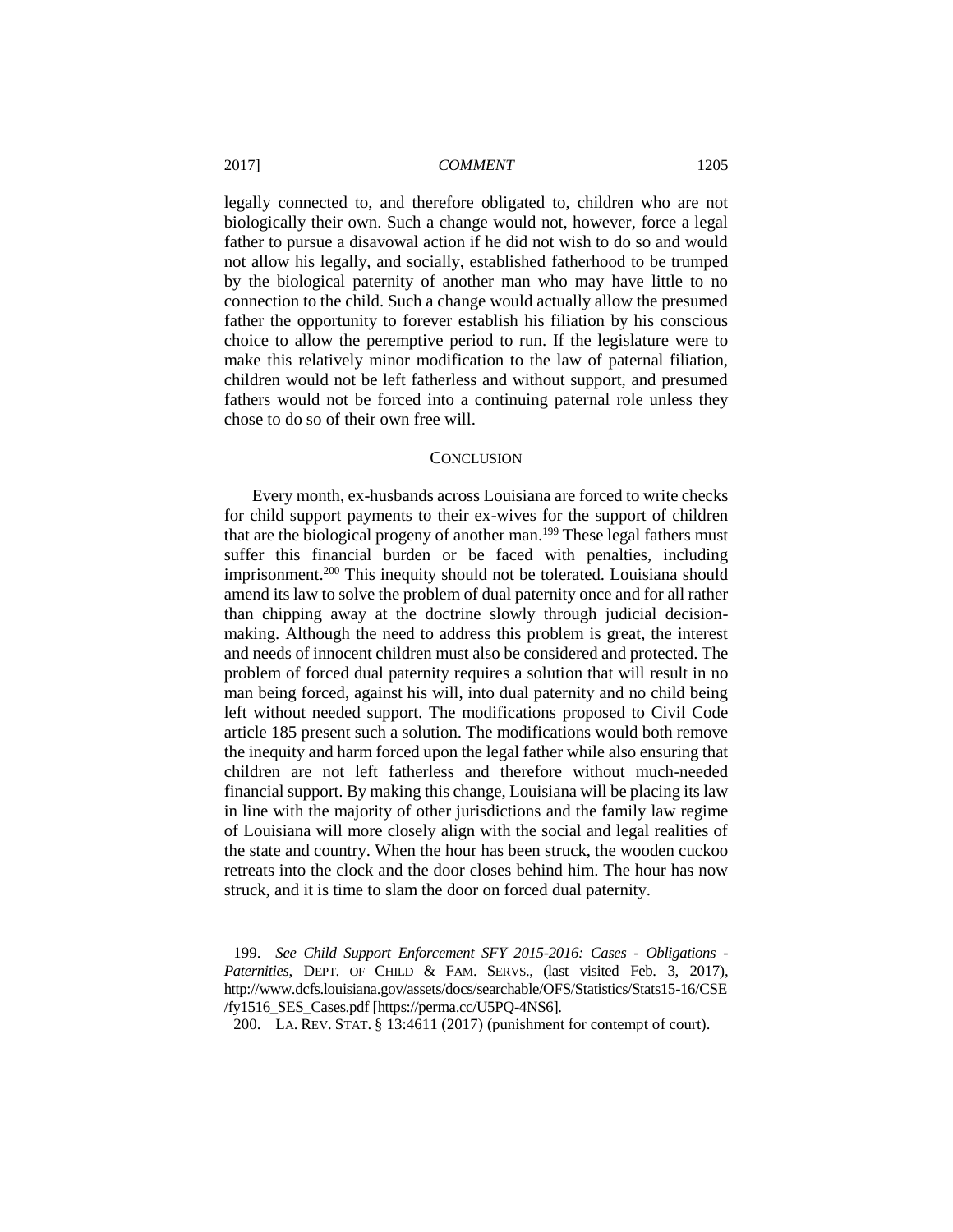#### ADDENDUM

After this Comment was accepted for publication, Louisiana State Representative Patrick Jefferson introduced House Bill 388 in the Louisiana House of Representatives during the 2016 Regular Session.<sup>201</sup> House Bill 388, introduced on the recommendation of the Louisiana Law Institute, made numerous changes to the law of filiation in Louisiana.<sup>202</sup> One of these changes was to amend and reenact Civil Code article 189 to change the liberative prescriptive period for disavowal actions brought by presumed fathers from "one year . . . [commencing] to run from the day the husband learns or should have learned of the birth of the child"<sup>203</sup> to "one year . . . [commencing] to run from the day of the birth of the child, or the day the husband knew or should have known that he may not be the biological father of the child, whichever occurs later."<sup>204</sup> This change was sought to eliminate the previously discussed inequities associated with dual paternity and put an end to what some observers considered an "epidemic" of women purposefully taking advantage of the law to make men legally and financially responsible for children who were not biologically theirs.<sup>205</sup> After being passed by both the Louisiana House and Senate with no amendments to the recommended changes to the language of Civil Code article 189, the act was signed by Governor John Bel Edwards on June 2, 2016, becoming effective that day.<sup>206</sup>

Although this change to Civil Code article 189 is similar to the solution proposed by this Comment, it differs in one significant way in that the new article 189 retains the designation of the one-year period as prescriptive rather than peremptive.<sup>207</sup> Although liberative prescription and peremption are related concepts, they differ in two fundamental ways: first, whereas the running of liberative prescription prevents only the enforcement of a right by legal action,<sup>208</sup> the termination of a peremptive period destroys the cause of action itself;<sup>209</sup> and second, whereas the

- 206. 2016 La. Acts 388.
- 207. LA. CIV. CODE art. 189.
- 208. *Id.* art. 3447.
- 209. *Id.* art. 3458.

<sup>201.</sup> Kevin Litten, *How Long Should a Husband Have to Challenge Paternity? Bill Seeks to Change 1-Year Limit*, TIMES-PICAYUNE (Apr. 4, 2016), http://www.nola .com/politics/index.ssf/2016/04/husband\_paternity\_time\_periods.html [https://perma .cc/7M6K-MH9A].

<sup>202.</sup> 2016 La. Acts 388.

<sup>203.</sup> LA. CIV. CODE art. 189 (2015).

<sup>204.</sup> LA. CIV. CODE art. 189 (2017).

<sup>205.</sup> Litten, *supra* note 201.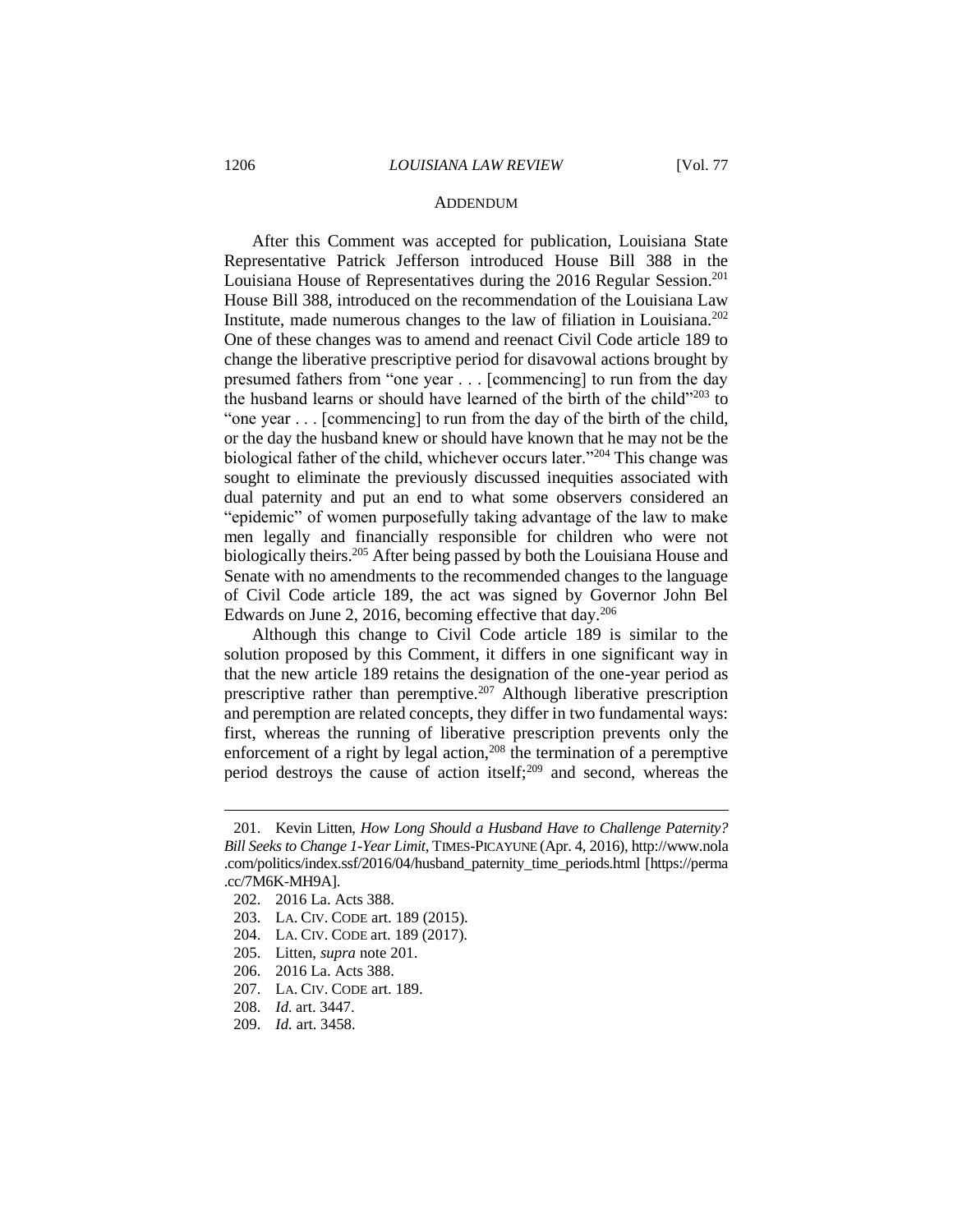running of liberative prescription is subject to interruption<sup>210</sup> and suspension,<sup>211</sup> peremption is not.<sup>212</sup> When dealing with an issue as personally and socially sensitive as the paternity of children, the certainty and finality of a peremptive period are preferable to the uncertainty and contestability of the running of prescription.

Additionally, this Comment recommended an outward peremptive limit of ten years from the birth of the child for the institution of a disavowal action by a presumed father.<sup>213</sup> The new article 189 contains no such outward limit in which to bring such an action, triggering the running of prescription from the latter of the birth of the child or the moment when the father knew or should have known that he may not be the biological father of the child.<sup>214</sup> This opens the door for disavowal actions to be brought against older and adult children. Whereas a younger child who is below the age of understanding may not be emotionally harmed by his presumed father's disavowal, a child of a more advanced age will be cognizant of what is occurring and more likely to suffer both socially and emotionally by the commencement of such an action. Furthermore, to permit such an action to be brought against adult children, who may have known no other father in their lives and whom society already recognizes as the children of the presumed father, does the disservice of injecting a heightened level of uncertainty and instability into what is one of the most sensitive relationships in our society—that between parent and child. The ten-year outward peremptive limit suggested by this Comment would strike a balance between the rights of the presumed father, the rights of the child, and the societal and personal needs of all and would ensure that these sensitive and important relationships are determined and settled with certainty.

Although the recent changes the Louisiana Legislature made to Civil Code article 189 provide presumed fathers a greatly increased opportunity to escape the unjust burdens of forced dual paternity, they have done so at the expense of the innocent children involved in these situations. By further amending article 189 to place a peremptive rather than a prescriptive period on disavowal actions brought by presumed fathers and to place a reasonable peremptive outward limitation on such actions, the legislature could better protect the rights and needs of the children at issue

<sup>210.</sup> *See, e.g.*, *id.* art. 3462. *See also* Douglas Nichols, *Contra Non Valentem*, 56 LA. L. REV. 337, 338 (1995).

<sup>211.</sup> *See, e.g.*, LA. CIV. CODE art. 3469.

<sup>212.</sup> *Id.* art. 3461; *see also* Ebinger v. Venus Const. Corp., 65 So. 3d 1279, 1286 (La. 2011).

<sup>213.</sup> *See* discussion *supra* Part IV.B.3.

<sup>214.</sup> LA. CIV. CODE art. 189.